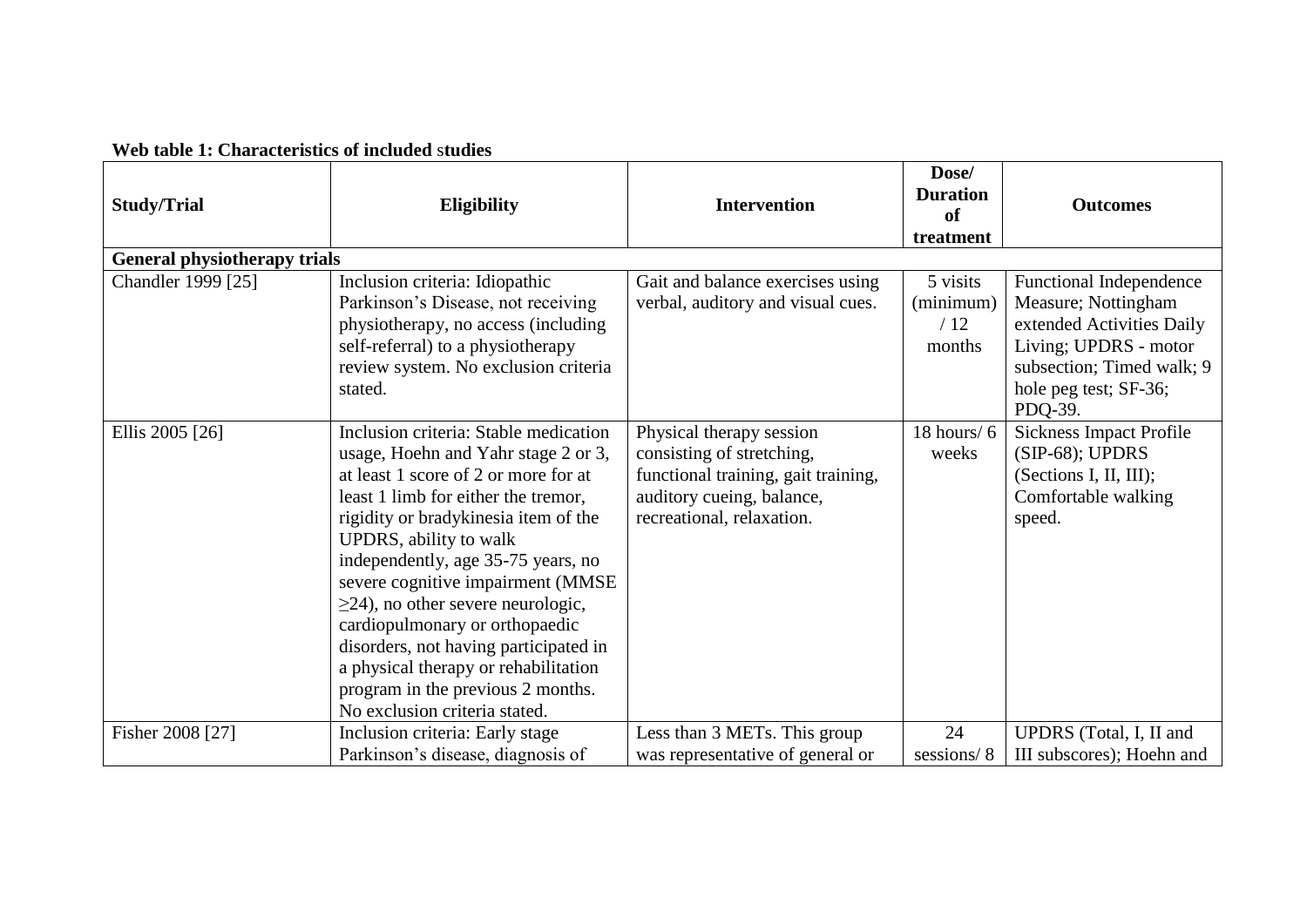|                           | Parkinson's disease within 3 years of<br>study participation, Hoehn and Yahr<br>stage 1 or 2, 18 years or older,<br>medical clearance from primary care<br>physician to participate in exercise<br>programme, ability to walk.<br>Exclusion criteria: Medical or<br>physical screening examination<br>showed a score of less than 24 on the<br>MMSE, there were physician<br>determined major medical problems<br>such as cardiac dysfunction that<br>would interfere with participation,<br>they had musculoskeletal<br>impairments or excessive pain in any<br>joint that could limit participation in<br>an exercise programme, had<br>insufficient endurance and stamina to<br>participate in exercise 3 times per<br>week for a 1 hour session. | traditional physical therapy. Each<br>45 min session was individualised<br>and consisted of activities from 6<br>categories 1) passive range of<br>motion and stretching 2) active<br>range of motion 3) balance<br>activities 4) gait 5) resistance<br>training 6) practice of functional<br>activities and transitional<br>movements. | weeks         | Yahr; Functional<br>assessments; Walking<br>test; Sit-to-stand test;<br>Transcranial magnetic<br>stimulation. |
|---------------------------|------------------------------------------------------------------------------------------------------------------------------------------------------------------------------------------------------------------------------------------------------------------------------------------------------------------------------------------------------------------------------------------------------------------------------------------------------------------------------------------------------------------------------------------------------------------------------------------------------------------------------------------------------------------------------------------------------------------------------------------------------|-----------------------------------------------------------------------------------------------------------------------------------------------------------------------------------------------------------------------------------------------------------------------------------------------------------------------------------------|---------------|---------------------------------------------------------------------------------------------------------------|
| Homann 1998 [28]          | Inclusion criteria: Idiopathic                                                                                                                                                                                                                                                                                                                                                                                                                                                                                                                                                                                                                                                                                                                       | Individual Bobath program                                                                                                                                                                                                                                                                                                               | 14 units/ $5$ | <b>UPDRS</b> ; Axial symptoms;                                                                                |
| (Abstract, published data | Parkinson's Disease according to UK                                                                                                                                                                                                                                                                                                                                                                                                                                                                                                                                                                                                                                                                                                                  | focusing on proprioceptive skills                                                                                                                                                                                                                                                                                                       | weeks         | Stride length; Walk                                                                                           |
| only)                     | Brain Bank diagnostic criteria. No                                                                                                                                                                                                                                                                                                                                                                                                                                                                                                                                                                                                                                                                                                                   | to improve posture and gait.                                                                                                                                                                                                                                                                                                            |               | velocity; Stride cadence.                                                                                     |
|                           | exclusion criteria.                                                                                                                                                                                                                                                                                                                                                                                                                                                                                                                                                                                                                                                                                                                                  |                                                                                                                                                                                                                                                                                                                                         |               |                                                                                                               |
| Keus 2007 [29]            | Inclusion criteria: Idiopathic                                                                                                                                                                                                                                                                                                                                                                                                                                                                                                                                                                                                                                                                                                                       | Individual physiotherapy sessions.                                                                                                                                                                                                                                                                                                      | 1 or 2        | Patient preference                                                                                            |
|                           | Parkinson's disease according to the                                                                                                                                                                                                                                                                                                                                                                                                                                                                                                                                                                                                                                                                                                                 | Delivered by a physiotherapist                                                                                                                                                                                                                                                                                                          | sessions      | outcome scale; The                                                                                            |
|                           | UK Parkinson's Disease Society                                                                                                                                                                                                                                                                                                                                                                                                                                                                                                                                                                                                                                                                                                                       | trained in the use of evidence                                                                                                                                                                                                                                                                                                          | per week/     | Parkinson Activity Scale;                                                                                     |
|                           | Brain Bank Criteria, stable reaction                                                                                                                                                                                                                                                                                                                                                                                                                                                                                                                                                                                                                                                                                                                 | based practice guidelines.                                                                                                                                                                                                                                                                                                              | 10 weeks      | Mobility domain of the                                                                                        |
|                           | to anti-Parkinsonian medication, at                                                                                                                                                                                                                                                                                                                                                                                                                                                                                                                                                                                                                                                                                                                  | Interventions included                                                                                                                                                                                                                                                                                                                  |               | Dutch validated version of                                                                                    |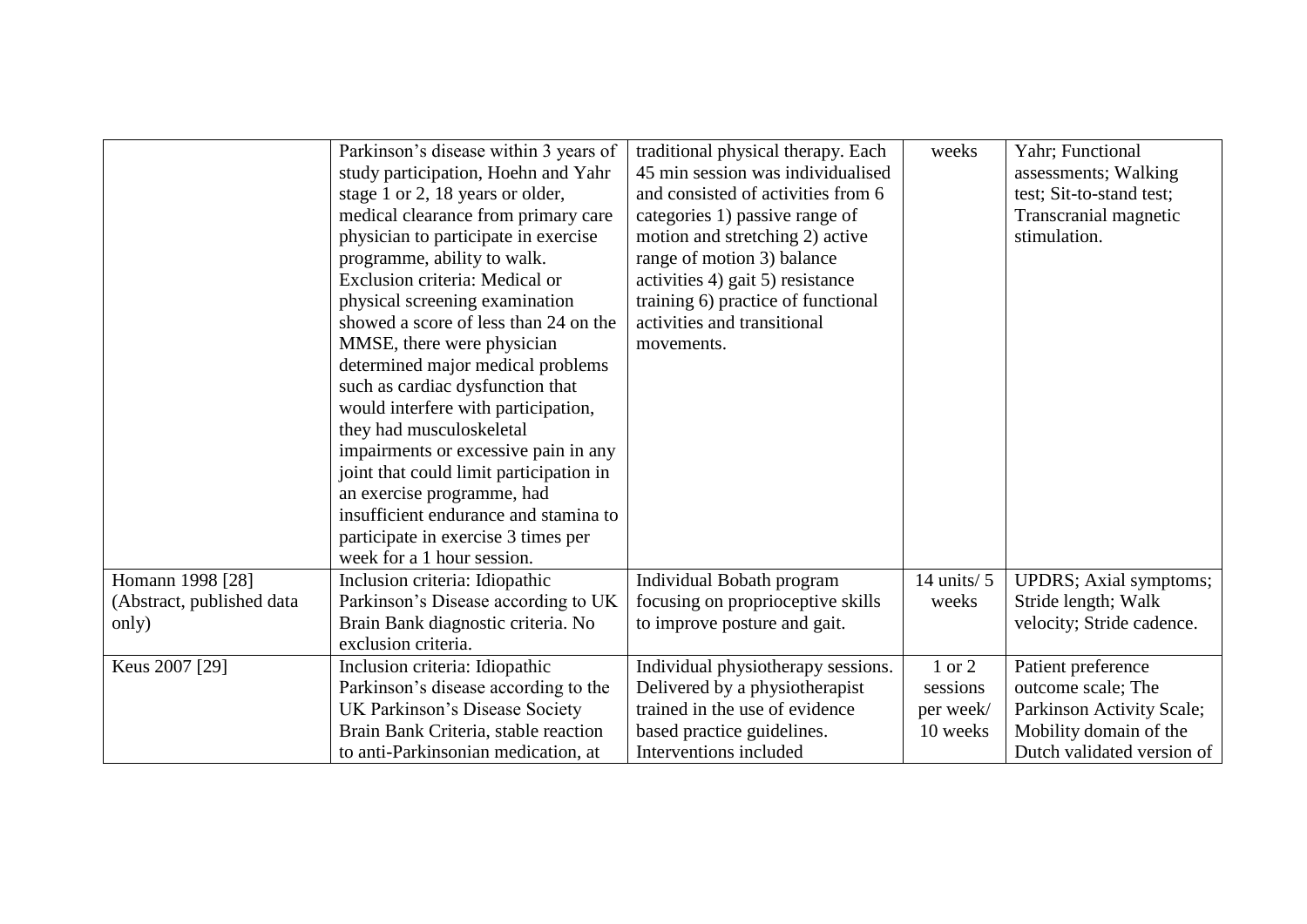|                 | least one mobility-related activity      | Parkinson's disease specific        |            | the Parkinson's disease     |
|-----------------|------------------------------------------|-------------------------------------|------------|-----------------------------|
|                 | limitation within core areas of          | techniques such as cueing,          |            | questionnaire.              |
|                 | physiotherapy practice in                | cognitive movement strategies       |            |                             |
|                 | Parkinson's disease (gait, balance,      | and general techniques such as      |            |                             |
|                 | posture and transfers) experienced by    | training of balance, leg strength   |            |                             |
|                 | the participant as important.            | and physical fitness. The           |            |                             |
|                 | Exclusion criteria: Hoehn and Yahr       | intervention targeted balance,      |            |                             |
|                 | stage 5 during the 'on' period,          | transfers, posture, gait, dependent |            |                             |
|                 | physiotherapy within 4 months prior      | on the participant's main           |            |                             |
|                 | to randomisation, severe co-             | complaint.                          |            |                             |
|                 | morbidity influencing mobility or        |                                     |            |                             |
|                 | life threatening (e.g. cancer), not      |                                     |            |                             |
|                 | motivated to participate in              |                                     |            |                             |
|                 | physiotherapy, severe cognitive          |                                     |            |                             |
|                 | impairment defined by a MMSE             |                                     |            |                             |
|                 | score $\leq$ 24, presence of psychiatric |                                     |            |                             |
|                 | impairments.                             |                                     |            |                             |
| Stack 2012 [30] | Inclusion criteria: Parkinson's          | Home-based physiotherapy            | 12         | PAS chair transfer; Sit-to- |
|                 | disease as per UK Brain Bank             | programme focused on chair          | sessions/4 | stand time; SAS score;      |
|                 |                                          |                                     | weeks      | SS-180 turn time;           |
|                 | criteria, willing and able to take part  | transfers. Supervised exercises to  |            |                             |
|                 | in intervention, willing and able to     | enhance hip and knee extensor       |            | Forward reach; UPDRS        |
|                 | complete outcome measures, score of      | strength and trunk stability and    |            | posture; HR-QOL.            |
|                 | at least 8/12 on the Middlesex           | flexibility. Teaching and learning  |            |                             |
|                 | elderly assessment of mental state,      | movement strategies for safer and   |            |                             |
|                 | Hoehn and Yahr I-IV, self report         | easier standing and sitting. Verbal |            |                             |
|                 | chair transfers as excessively slow or   | cueing.                             |            |                             |
|                 | requiring much effort, assistance or     |                                     |            |                             |
|                 | repeated attempts or associated with     |                                     |            |                             |
|                 | a previous fall.                         |                                     |            |                             |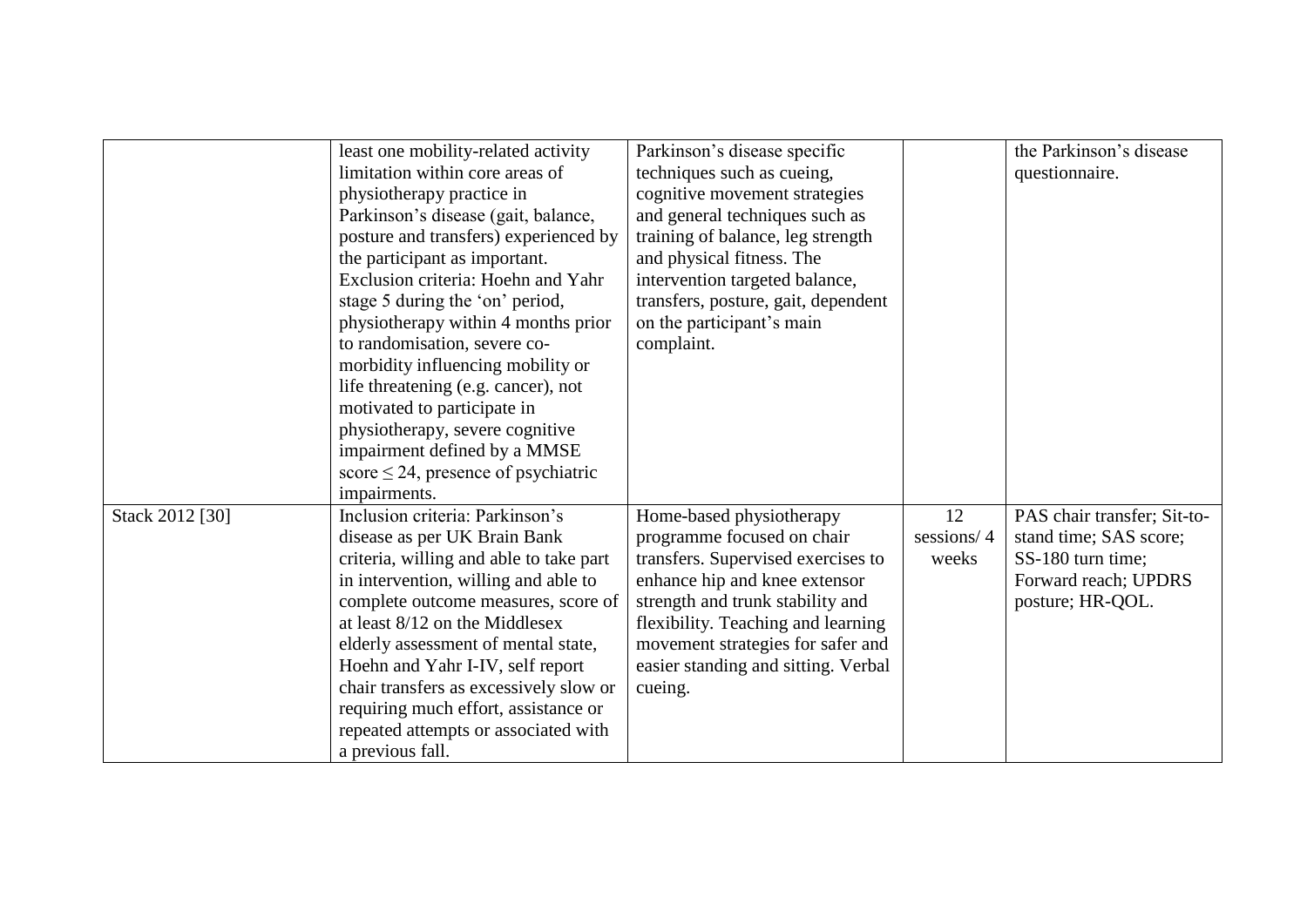| Talakad 2011 [31]         | Eligibility criteria not stated.         | Conventional gait training (CGT). | 16         | Dynamic posturography;      |
|---------------------------|------------------------------------------|-----------------------------------|------------|-----------------------------|
| (Abstract, published data |                                          |                                   | sessions/4 | <b>UPDRS</b> ; Beat-to-beat |
| only)                     |                                          |                                   | weeks      | finger blood pressure.      |
| <b>Exercise trials</b>    |                                          |                                   |            |                             |
| Allen 2010 [32]           | Inclusion criteria: Diagnosis of         | Progressive lower limb            | 48-72      | PD falls risk score; Knee   |
|                           | idiopathic Parkinson's disease, able     | strengthening and balance         | hours/24   | extensor strength;          |
|                           | to walk independently (with or           | exercises (targeted leg muscle    | weeks      | Coordinated stability;      |
|                           | without an aid), fallen in the last year | strength, balance and freezing).  |            | Sway; Maximum balance       |
|                           | or deemed to be at risk of falling, 30-  | Once monthly exercise classes     |            | range in standing;          |
|                           | 80 years in age, on the same PD          | with the remaining exercise       |            | Alternate step test;        |
|                           | medication for the last 2 weeks.         | sessions at home.                 |            | Freezing of Gait            |
|                           | Exclusion criteria: significant          |                                   |            | Questionnaire; Sit to stand |
|                           | cognitive impairment (MMSE <24),         |                                   |            | time; Fast walking speed;   |
|                           | had another neurological/                |                                   |            | Comfortable walking         |
|                           | musculoskeletal/cardiopulmonary/         |                                   |            | speed; Short physical       |
|                           | metabolic condition that would           |                                   |            | performance battery; Falls  |
|                           | interfere with safe conduct of the       |                                   |            | Efficacy Scale -            |
|                           | training or testing protocol.            |                                   |            | International; PDQ-39.      |
| Ashburn 2007 [33]         | Inclusion criteria: confirmed            | Personalised home-based exercise  | 42 hours/  | Self reported falls diary;  |
|                           | diagnosis of Parkinson's disease,        | and strategy programme.           | 6 weeks    | Functional reach; Timed     |
|                           | independently mobile, living at home     | Following assessment, treatment   |            | up and go test; Chair stand |
|                           | in the community, experienced more       | goals were established with       |            | test; Berg balance test;    |
|                           | than one fall in the previous 12         | participants and exercises from   |            | Euroqol-5d; QoL             |
|                           | months, passed a screening for gross     | the exercise menu were taught.    |            | thermometer; Self           |
|                           | cognitive impairment (Mini Mental        | Participants were visited weekly  |            | assessment Parkinson's      |
|                           | State). Exclusion criteria: unable to    | at home by physiotherapist. 6     |            | disease disability scale.   |
|                           | participate in assessments because of    | levels of exercise progression    |            |                             |
|                           | pain, acute medical condition, in        | which comprised of muscle         |            |                             |
|                           | receipt of or soon to receive            | strengthening, range of           |            |                             |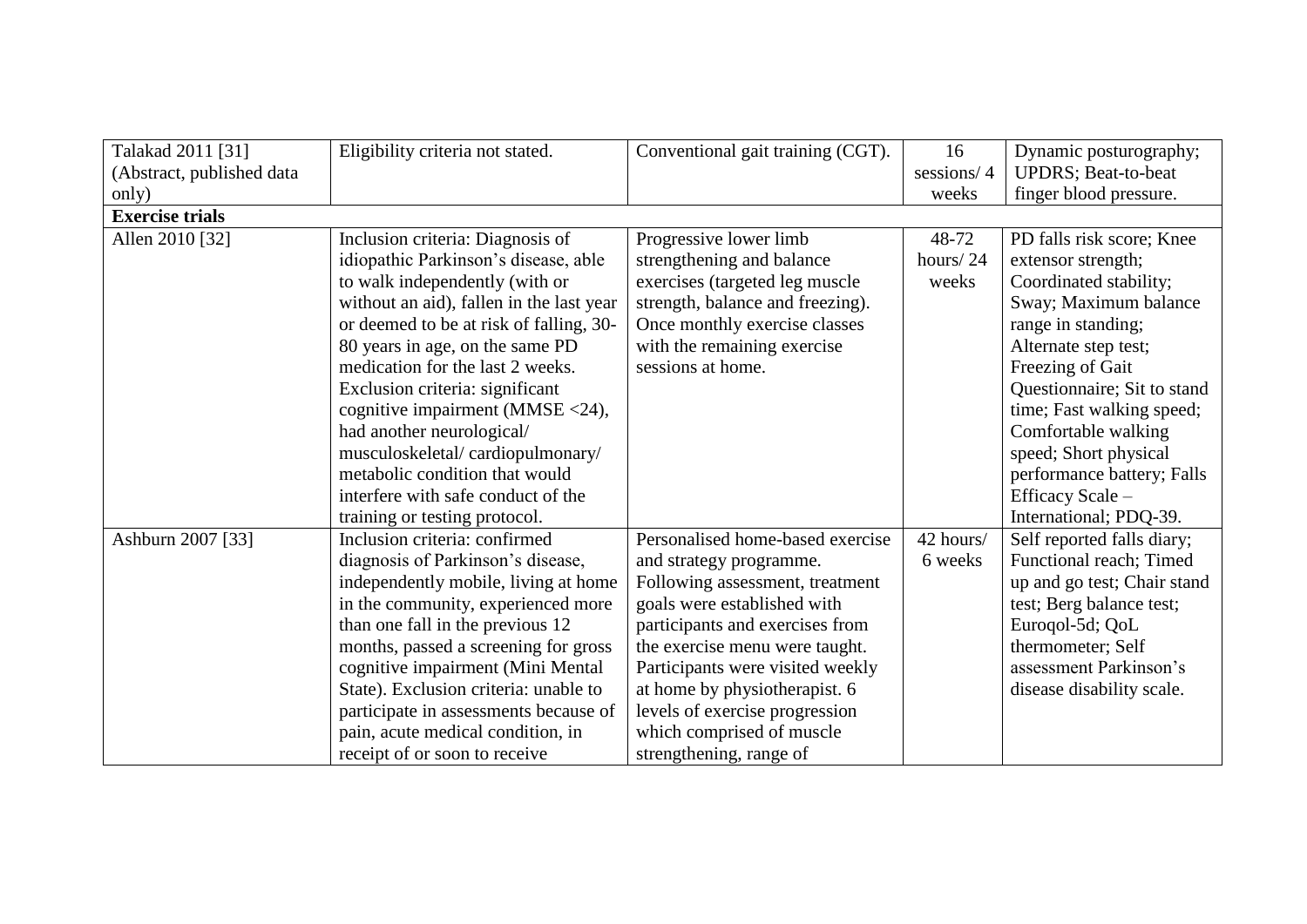| Boehm 2011 [34]<br>(Abstract, published and<br>unpublished data) | treatment<br>Inclusion criteria: Idiopathic<br>Parkinson's disease diagnosed by<br>neurologist or movement disorders<br>specialist according to international<br>clinical diagnosis criteria, able to<br>commit to study guidelines for 24<br>weeks. Exclusion criteria: Score<br>lower than 76 on 3MS (extended<br>MMSE). | movement, balance training and<br>walking. Strategies of falls<br>prevention and movement<br>initiation and compensation taught<br>by physiotherapist. Participants<br>were asked to complete the<br>exercises daily for max of 1 hour<br>and to keep record. Phoned<br>monthly to encourage exercises.<br>Sensory attention focused<br>exercise. | 12 weeks  | UPDRS I, II & III; Timed<br>up and go; Step length;<br>Step length variability;<br>Gait velocity; Grooved<br>peg-board; 30 second chair<br>stand. |
|------------------------------------------------------------------|----------------------------------------------------------------------------------------------------------------------------------------------------------------------------------------------------------------------------------------------------------------------------------------------------------------------------|---------------------------------------------------------------------------------------------------------------------------------------------------------------------------------------------------------------------------------------------------------------------------------------------------------------------------------------------------|-----------|---------------------------------------------------------------------------------------------------------------------------------------------------|
| Cerri 1994 [35]                                                  | Inclusion criteria: Parkinson's                                                                                                                                                                                                                                                                                            | Individual physical exercise                                                                                                                                                                                                                                                                                                                      | 15 hours/ | Webster disability Scale;                                                                                                                         |
| (Abstract, published data                                        | disease, stage 3 and 4 of Hoehn and                                                                                                                                                                                                                                                                                        | program with neuromuscular                                                                                                                                                                                                                                                                                                                        | 3 weeks   | Activity of daily living; L-                                                                                                                      |
| only)                                                            | Yahr scale, treated with L-dopa for<br>more than 4 years with incomplete                                                                                                                                                                                                                                                   | facilitation techniques to improve<br>posture, inhibit rigidity and                                                                                                                                                                                                                                                                               |           | dopa reduction.                                                                                                                                   |
|                                                                  | control of rigidity and tremor. No                                                                                                                                                                                                                                                                                         | 'conscientize' movements.                                                                                                                                                                                                                                                                                                                         |           |                                                                                                                                                   |
|                                                                  | exclusion criteria stated.                                                                                                                                                                                                                                                                                                 |                                                                                                                                                                                                                                                                                                                                                   |           |                                                                                                                                                   |
| Goodwin 2009 [36]                                                | Inclusion criteria: Diagnosis of<br>idiopathic Parkinson's disease<br>(confirmed by specialist), self-<br>reported history of 2 or more falls in<br>the past year, able to mobilise                                                                                                                                        | Supervised group strength and<br>balance training plus unsupervised<br>home exercises.                                                                                                                                                                                                                                                            | 10 weeks  | Falls Incidence; Number<br>of fallers/recurrent faller;<br>Injuries; Berg balance<br>scale; Timed Up and Go;<br>Fall Efficacy Scale -             |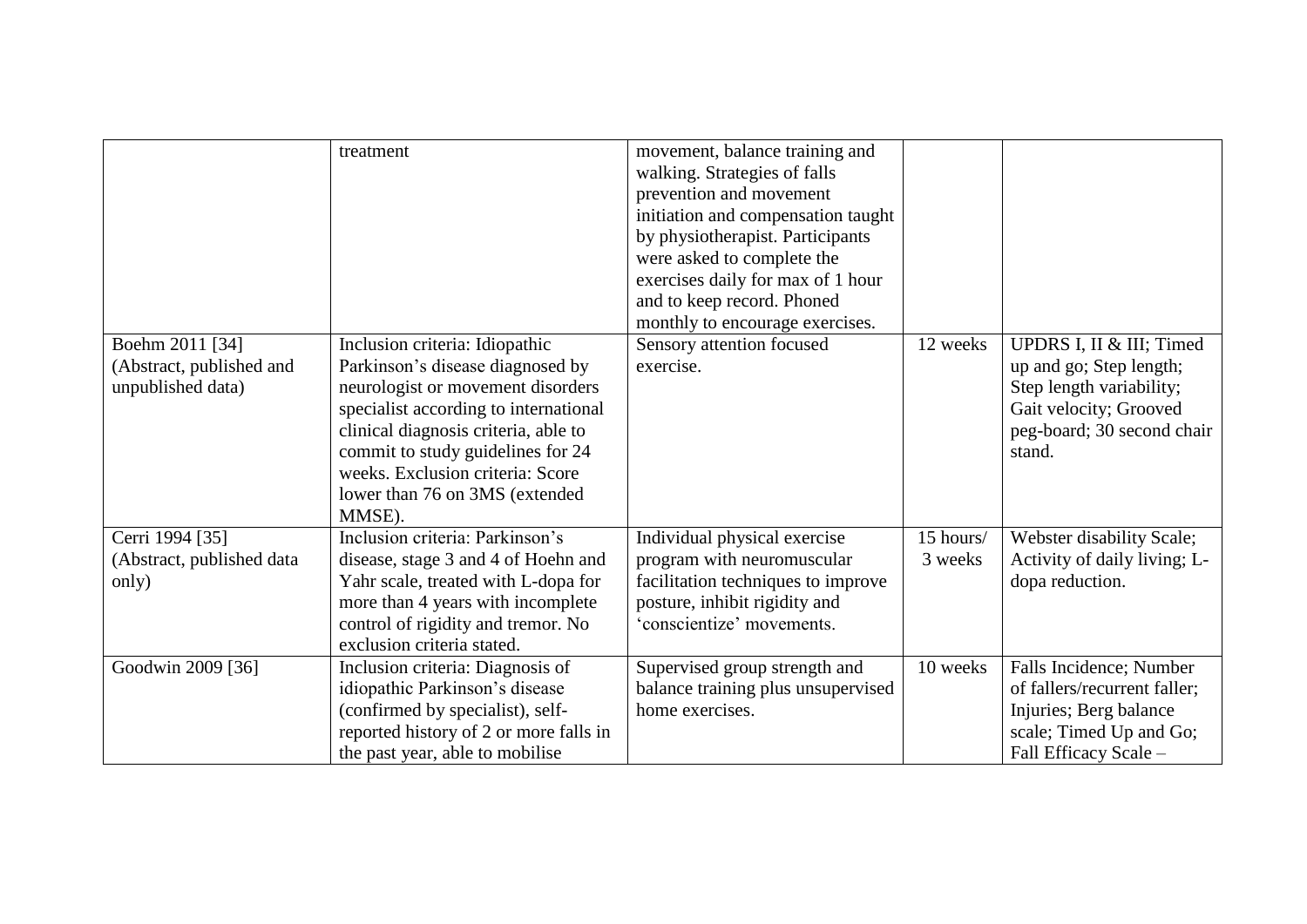|                          | independently with/without a           |                                   |          | International; EQ-5D;     |
|--------------------------|----------------------------------------|-----------------------------------|----------|---------------------------|
|                          | walking aid, resident in Devon,        |                                   |          | Household and             |
|                          | willingness to be randomised and       |                                   |          | recreational physical     |
|                          | provide written informed consent.      |                                   |          | activity (Phone-FITT).    |
|                          | Exclusion criteria: needed             |                                   |          |                           |
|                          | supervision or assistance from         |                                   |          |                           |
|                          | another person to mobilise indoors,    |                                   |          |                           |
|                          | significant co-morbidity that affect   |                                   |          |                           |
|                          | ability or safety to exercise (e.g.    |                                   |          |                           |
|                          | unstable angina, unstable diabetes,    |                                   |          |                           |
|                          | significant postural hypotension,      |                                   |          |                           |
|                          | severe pain, significant dyskinesia),  |                                   |          |                           |
|                          | were unable to follow verbal or        |                                   |          |                           |
|                          | written instructions in English.       |                                   |          |                           |
| Klassen 2007 [37]        | Inclusion criteria: Clinical diagnosis | Education delivered by            | $15-30$  | PDQ-8; Stanford Self-     |
| (Abstract, published and | of Parkinson's disease, 40-80 years    | physiotherapist, occupational     | hours/12 | Efficacy for managing     |
| unpublished data)        | of age, Hoehn and Yahr stages 1-3.     | therapist, speech language        | weeks    | chronic disease scale;    |
|                          | Exclusion criteria: medical            | therapist, dietician, clinical    |          | North Western University  |
|                          | conditions that limit physical         | psychologist and social worker.   |          | Disability Scale; Schwab  |
|                          | activity, dementia or significant      | Education consisted of active     |          | and England ADL Scale;    |
|                          | cognitive impairment $MMSE < 20$ ,     | learning methods, action plan     |          | <b>Activities Balance</b> |
|                          | depression or other psychiatric        | development and discussion to     |          | Confidence Scale; Timed   |
|                          | disorder Beck Depression Inventory     | complete each session. Report and |          | Up $&$ Go.                |
|                          | II score $> 20$ , other neurological   | discussion of action plan         |          |                           |
|                          | conditions.                            | success/barriers to success at    |          |                           |
|                          |                                        | beginning of each session. Twice  |          |                           |
|                          |                                        | weekly session of exercise which  |          |                           |
|                          |                                        | consisted of warm up, cool down,  |          |                           |
|                          |                                        | flexibility and strengthening     |          |                           |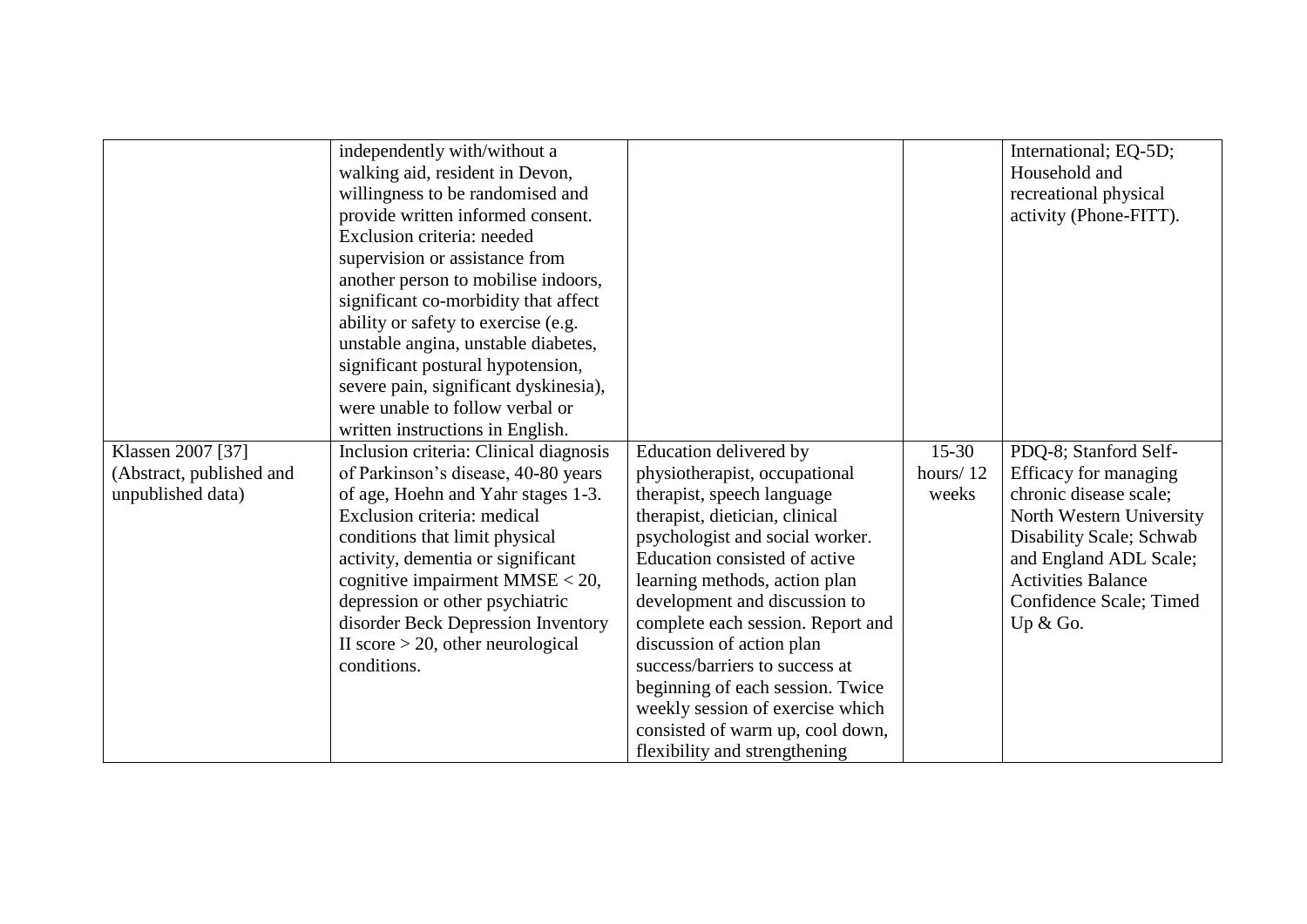|                                                                 |                                                                                                                                                                                                                                                                                                                                                                                                                                                                                                                                                                                | exercises, posture and balance<br>training, progressive aerobic<br>training and functional task<br>training e.g. sit-to-stand etc.                           |                         |                                                                                                                                                                                                                               |
|-----------------------------------------------------------------|--------------------------------------------------------------------------------------------------------------------------------------------------------------------------------------------------------------------------------------------------------------------------------------------------------------------------------------------------------------------------------------------------------------------------------------------------------------------------------------------------------------------------------------------------------------------------------|--------------------------------------------------------------------------------------------------------------------------------------------------------------|-------------------------|-------------------------------------------------------------------------------------------------------------------------------------------------------------------------------------------------------------------------------|
| Mak 2008 [38]                                                   | Inclusion criteria: diagnosed with<br>Parkinson's disease according to<br>Quinn, stable on anti-Parkinson's<br>disease medications without<br>dyskinesia, orthopaedic, arthritic or<br>heart problems, aged between 50-75<br>years old, perform sit to stand<br>independently, can follow<br>instructions. No exclusion criteria<br>stated.                                                                                                                                                                                                                                    | Conventional mobility and<br>strengthening exercises for flexors<br>and extensors of trunk, hips, knees<br>and ankles followed by sit-to-<br>stand practice. | $6$ hours/ $4$<br>weeks | Peak horizontal velocity<br>(used in meta-analysis);<br>Peak vertical velocity;<br>Movement time; 3D<br>Kinematics data of sit-to-<br>stand.                                                                                  |
| Meek 2010 [39]<br>(Abstract, published and<br>unpublished data) | Inclusion criteria: A diagnosis of<br>idiopathic Parkinson's disease, aged<br>18 years or over, no cognitive,<br>sensory or psychological<br>impairments that may prevent<br>engagement in participation in the<br>study or put the participant at risk<br>(judged by the referring clinician),<br>able to participate in the study for its<br>full duration, able to walk 10m using<br>any aid or assistance required.<br><b>Exclusion criteria: Participants</b><br>unable to meet inclusion criteria, or<br>those unwilling to participate,<br>participants with additional | Collaborated with fitness<br>instructors to design a 3-month<br>individualised, progressive<br>exercise program.                                             | 12 weeks                | Physical Activity Scale for<br>the Elderly; Accelerometer<br>monitored physical<br>activity; 10m walk test; 2<br>min walk test; Lower limb<br>muscle strength and grip<br>strength; Fatigue severity<br>scale; PDQ-39; Falls. |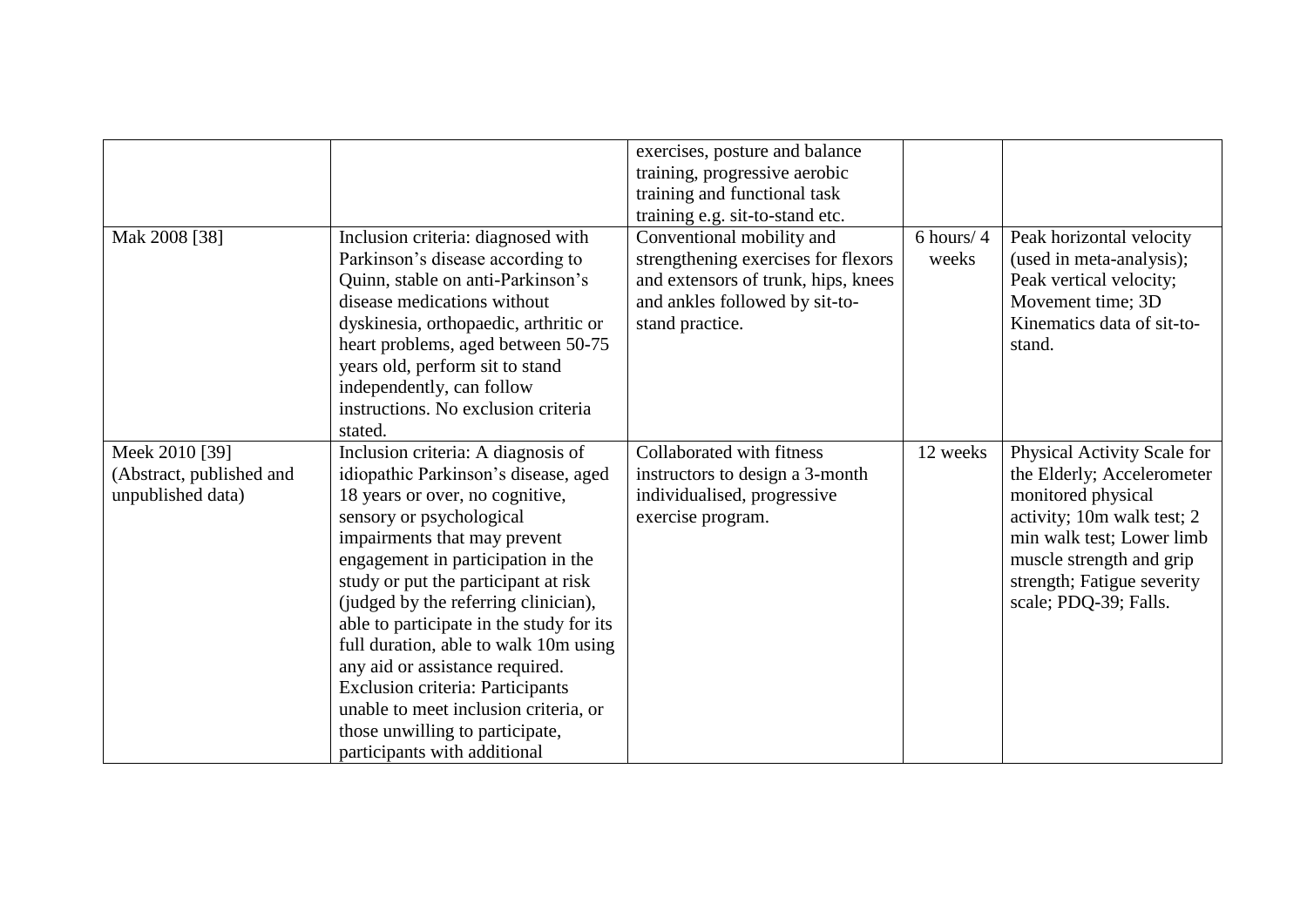|                     | impairments resulting in a restriction<br>of mobility, or any contraindications<br>to exercise.                                                                                                                                                                                           |                                                                                                                                                                                                                                                                                                                                                                                                                                                                                                                                                                                                                                                                                                                                                                                                                                                                                                      |                                    |                                                                   |
|---------------------|-------------------------------------------------------------------------------------------------------------------------------------------------------------------------------------------------------------------------------------------------------------------------------------------|------------------------------------------------------------------------------------------------------------------------------------------------------------------------------------------------------------------------------------------------------------------------------------------------------------------------------------------------------------------------------------------------------------------------------------------------------------------------------------------------------------------------------------------------------------------------------------------------------------------------------------------------------------------------------------------------------------------------------------------------------------------------------------------------------------------------------------------------------------------------------------------------------|------------------------------------|-------------------------------------------------------------------|
| Sage 2009 [40]      | Inclusion criteria: diagnosis of<br>idiopathic Parkinson's disease with<br>no other major medical,<br>physiological or neurological<br>problem, a stable medication<br>schedule, mild to moderate<br>Parkinson's disease defined as a<br>score of less than 35 on UPDRS<br>motor section. | Exercise: lower limb aerobic<br>training, exercise on Biostep<br>semi-recumbent elliptical's in the<br>seated position. The machine was<br>primarily leg driven with arms<br>moving in a coordinated pattern.<br>Intensity maintained by achieving<br>a pace of 50 RPM, a heart rate of<br>60-75% of age related max and a<br>Borg rate of perceived exertion of<br>below 5.<br>PDSAFEx: Sensory attention<br>focused exercise. Non-aerobic<br>gait exercises focused on body<br>coordination followed by sensory<br>attention exercises utilising latex<br>Thera-bands <sup>®</sup> attached to arm<br>rests of office chairs. Exercises<br>were completed with eyes closed<br>and cued to the sensory feedback<br>from specific portions of each<br>exercise. Examples of exercises,<br>tandem walking for balance and<br>coordination, side stretches down<br>side of chair for sensory feedback. | 18-24<br>hours/ $10$ -<br>12 weeks | UPDRS III; Timed Up and<br>Go; Spatiotemporal<br>aspects of gait. |
| Schenkman 1998 [41] | Inclusion criteria: Parkinson's                                                                                                                                                                                                                                                           | Individual exercises to improve                                                                                                                                                                                                                                                                                                                                                                                                                                                                                                                                                                                                                                                                                                                                                                                                                                                                      | $22.5 - 30$                        | Functional axial rotation;                                        |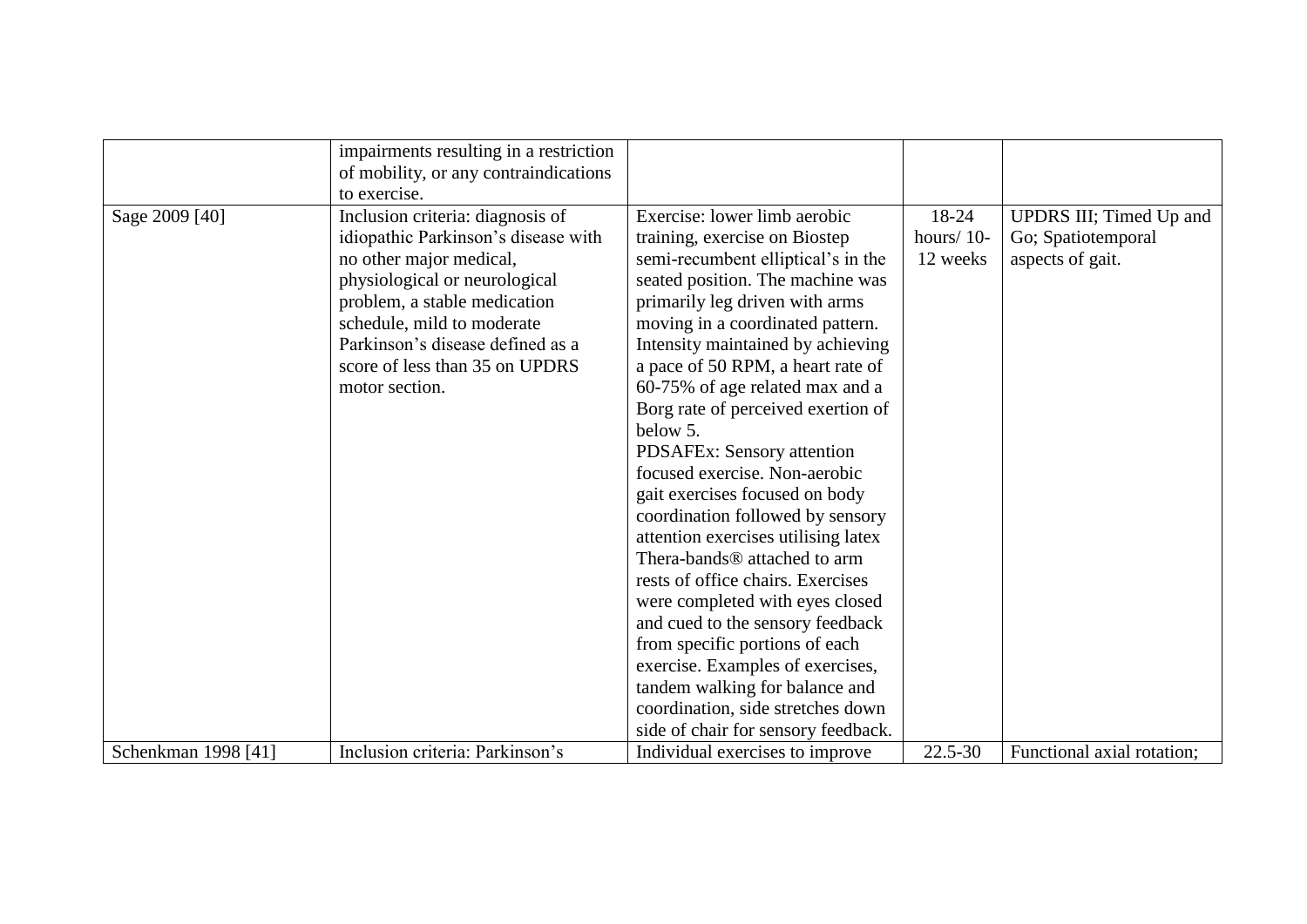|                     | disease as diagnosed by a              | spinal flexibility and coordinated    | hours/10  | Functional reach; Timed   |
|---------------------|----------------------------------------|---------------------------------------|-----------|---------------------------|
|                     | neurologist, Hoehn and Yahr stage 2    | movement. Standardised                | weeks     | tests; Timed walk;        |
|                     | or 3, functional axial rotation of 120 | programme included a series of        |           | Cervical and lumbar range |
|                     | degrees or less to either side.        | exercises divided into 7 graduated    |           | of motion; Walking        |
|                     | Exclusion criteria: Hospitalised       | stages, from supine to standing.      |           | velocity.                 |
|                     | within last 3 months, PD drugs         | Exercises learned at each stage are   |           |                           |
|                     | changed in last month, other           | continued throughout with             |           |                           |
|                     | neurological disorders, Folstein       | progressively higher level            |           |                           |
|                     | $MMSE < 23$ .                          | activities added. Exercises are       |           |                           |
|                     |                                        | incorporated into daily routine at    |           |                           |
|                     |                                        | end of formal training sessions.      |           |                           |
| Schilling 2008 [42] | Inclusion criteria: mild to moderate   | Moderate volume, high-load            | 2 per     | Maximum strength for the  |
|                     | Parkinson's disease, Hoehn and Yahr    | lower-body resistance training        | week/8    | lower body; Activities-   |
|                     | stage 1-2.5, ability to walk a 20-foot | twice weekly. After a warm-up         | weeks     | <b>Specific Balance</b>   |
|                     | path, turn and return to the start     | participants performed three sets     |           | Confidence; Timed Up      |
|                     | without use of assistive device.       | of 5-8 repetitions for the leg press, |           | and Go; 6 minute Walk     |
|                     | Exclusion criteria: orthostatic        | seated leg curl, and calf press       |           | Test.                     |
|                     | hypotension, dementia $(MMSE <$        | under direct supervision of a         |           |                           |
|                     | 24), other significant co-morbidities  | Certified Strength and                |           |                           |
|                     | (i.e. stroke, severe degenerative      | Conditioning Specialist. Subjects     |           |                           |
|                     | osteoarthritis), other causes of       | were instructed to lift the weight    |           |                           |
|                     | Parkinsonism such as PSP, vascular     | as fast as possible with good form    |           |                           |
|                     | PD and multiple system atrophy as      | and to slowly return the weight to    |           |                           |
|                     | determined by board-certified          | the start position. Progression was   |           |                           |
|                     | neurologist.                           | planned so that when eight            |           |                           |
|                     |                                        | repetitions could be completed for    |           |                           |
|                     |                                        | all the sets the weight was           |           |                           |
|                     |                                        | increased by 5-10%.                   |           |                           |
| Stozek 2003 [43]    | Inclusion criteria: Idiopathic         | Sensory reinforcements used           | 56 hours/ | Functional reach test;    |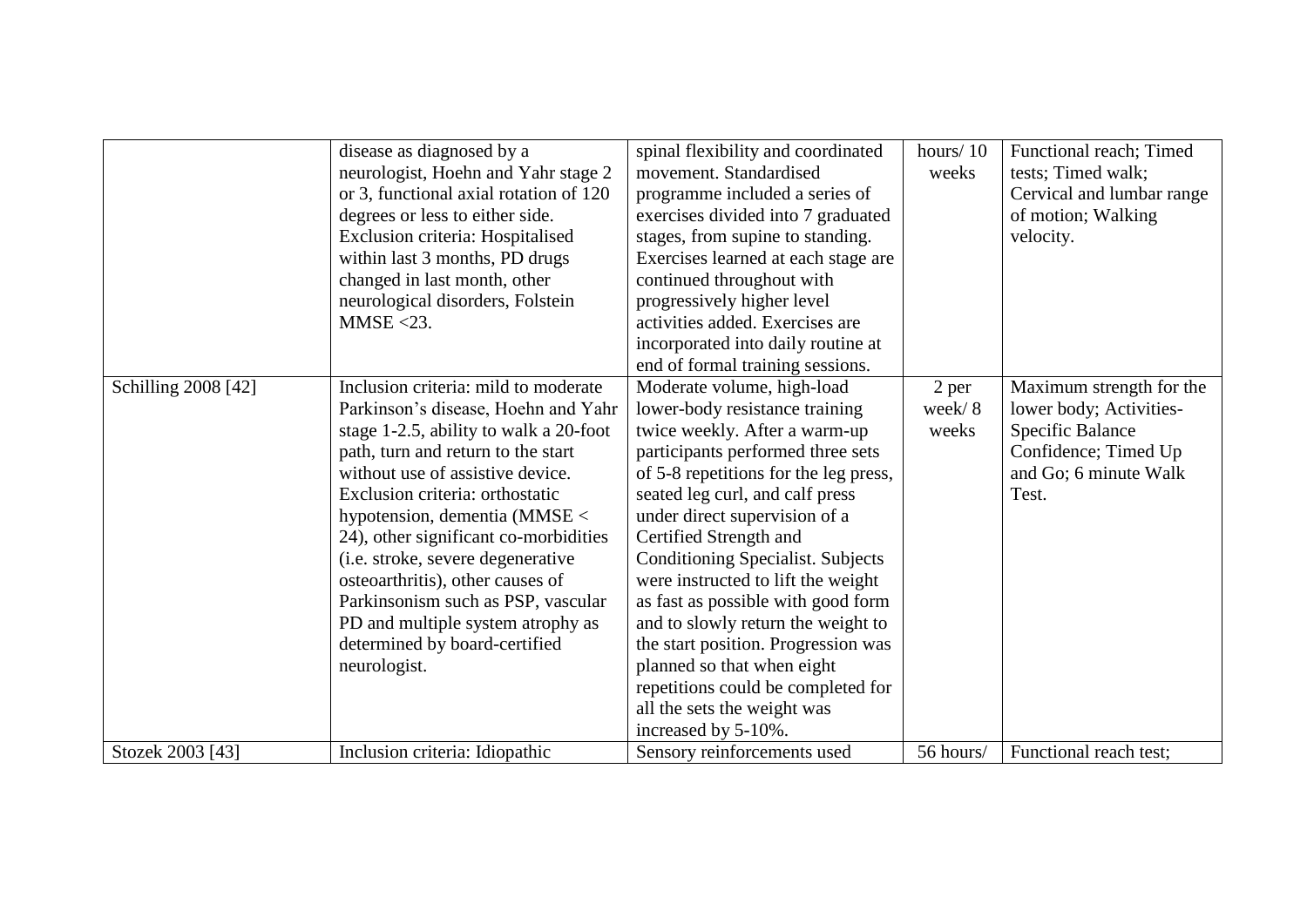|                  | Parkinson's disease diagnosed by a       | during all exercises: verbal,       | 4 weeks    | Tinetti's Balance           |
|------------------|------------------------------------------|-------------------------------------|------------|-----------------------------|
|                  | neurologist, disease stage based on      | visual, auditory, extero- and       |            | Performance Oriented        |
|                  | the Hoehn and Yahr scale 1.5-            | proprioceptive stimulation.         |            | <b>Mobility Assessment;</b> |
|                  | beginning of 3, stable                   | Complex rehabilitation consisted    |            | Static and dynamic          |
|                  | pharmacological treatment for at         | of: relaxation and breathing        |            | balance; Timed Up and       |
|                  | least the last 3 months, age 35-85, no   | exercises, exercises increasing the |            | Go; 10m walk;               |
|                  | other neurological disease or serious    | range of movement, functional       |            | Locomotion test; 360°       |
|                  | movement disorders, no                   | exercises, exercises for posture,   |            | turn.                       |
|                  | contraindications for physical           | balance, gait, music-dance          |            |                             |
|                  | exercise, participants written consent   | exercises, mimic exercises of       |            |                             |
|                  | to participate in the study.             | facial muscle and tongue,           |            |                             |
|                  |                                          | articulation and voice exercises,   |            |                             |
|                  |                                          | group therapy and patient           |            |                             |
|                  |                                          | education.                          |            |                             |
| Taheri 2011 [44] | Inclusion criteria: Idiopathic           | Physical therapy program:           | 40         | Berg balance scale;         |
|                  | Parkinson's disease, able to carry out   | Emphasis on tensional and supple    | sessions/  | Tinetti balance scale.      |
|                  | their activities of daily living         | exercises, chosen from Pito de      | 10 weeks   |                             |
|                  | independently, not part of any sports    | Oto physical therapy and Donaron    |            |                             |
|                  | or physiotherapy treatment while         | Rehabilitation centre, 5 min        |            |                             |
|                  | participating in study, Hoehn & Yahr     | warm-up of walking and              |            |                             |
|                  | stage III. Exclusion criteria:           | exercises, 50 mins of stretching    |            |                             |
|                  | Secondary drawbacks e.g. heart           | and exercise and 5 min cool-        |            |                             |
|                  | disease, arthritis, cognitive problems,  | down.                               |            |                             |
|                  | not participating in experiments         |                                     |            |                             |
|                  | regularly.                               |                                     |            |                             |
| Thaut 1996 [45]  | Inclusion criteria: Idiopathic           | Self paced therapy: Daily walking   | 10.5       | Walk velocity; Stride       |
|                  | Parkinson's disease with significant     | on a flat surface, stair stepping,  | hours/ $3$ | cadence; Stride length;     |
|                  | gait deficits regarding velocity, stride | and stop-and-go exercises without   | weeks      | EMG analysis on leg         |
|                  | length and cadence but able to walk      | rhythmic auditory stimulation.      |            | muscles; Footfall pattern.  |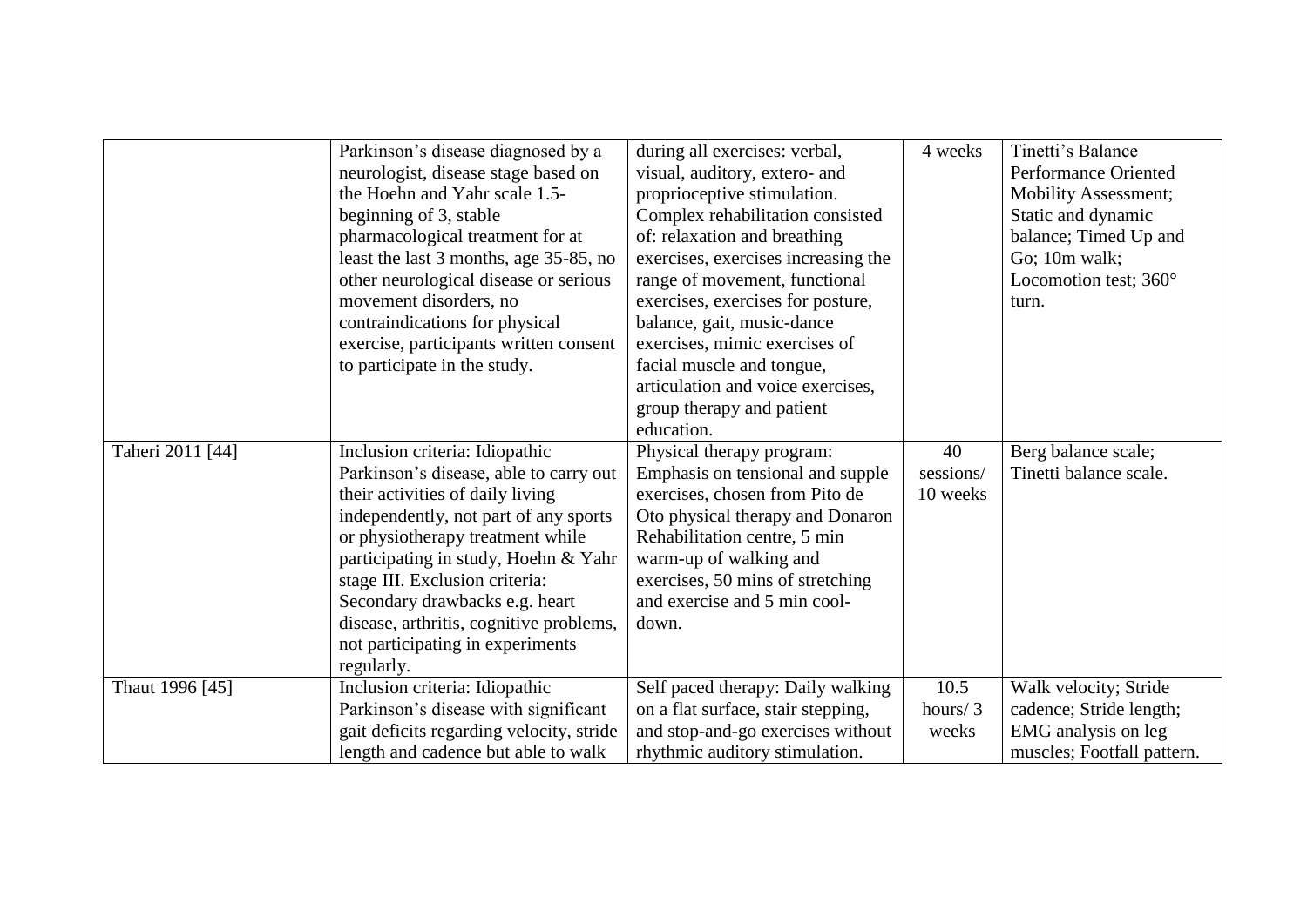|                         | without physical assistance. No        | Walking was divided equally into  |                  |                                |
|-------------------------|----------------------------------------|-----------------------------------|------------------|--------------------------------|
|                         |                                        |                                   |                  |                                |
|                         | exclusion criteria.                    | walking at normal pace, quick     |                  |                                |
|                         |                                        | pace and fast pace.               |                  |                                |
| <b>Treadmill trials</b> |                                        |                                   |                  |                                |
| Cakit 2007 [46]         | Inclusion criteria: Parkinson's        | Incremental speed-dependent       | $30 \text{ min}$ | Berg Balance Test;             |
|                         | disease patients who fulfilled the UK  | treadmill training. Programme     | sessions/8       | Dynamic Gait Index; Falls      |
|                         | Parkinson's Disease Society Brain      | comprised of stretching, range of | weeks            | <b>Efficacy Scale; Walking</b> |
|                         | Bank Criteria, medically stable, able  | motion exercise and treadmill     |                  | distance on treadmill;         |
|                         | to walk 10 metre distance at least 3   | training. Maximum tolerated       |                  | Tolerated maximum speed        |
|                         | times with or without assistive        | walking speed was determined      |                  | on treadmill (km/h).           |
|                         | device, able to provide informed       | before the training session. This |                  |                                |
|                         | consent. Exclusion criteria:           | speed was then halved and used    |                  |                                |
|                         | participants who had neurological      | for a 5 min warm-up period. After |                  |                                |
|                         | conditions other than idiopathic       | the warm-up period the belt speed |                  |                                |
|                         | Parkinson's disease, scored greater    | was increased by increments of    |                  |                                |
|                         | than 3 in Hoehn and Yahr, scored       | 0.6km/h every 5 min. When the     |                  |                                |
|                         | less that 20 in MMSE, postural         | belt speed was increased to the   |                  |                                |
|                         | hypotension, cardiovascular            | highest speed at which the        |                  |                                |
|                         | disorders, class C or D exercise risk  | participant could walk safely and |                  |                                |
|                         | by the American College of Sports      | without stumbling, this           |                  |                                |
|                         | Medicine (ACSM) criteria,              | maximum-achieved belt speed       |                  |                                |
|                         | musculoskeletal disorders, visual      | was maintained for 5 min and      |                  |                                |
|                         | disturbance or vestibular dysfunction  | then followed by 0.6km/h          |                  |                                |
|                         | limiting locomotion or balance.        | decrements. The participant       |                  |                                |
|                         |                                        | maintained the rest of the        |                  |                                |
|                         |                                        | treadmill session with this speed |                  |                                |
|                         |                                        | for $15 \text{ min}$ .            |                  |                                |
| Canning 2008 [47]       | Inclusion criteria: clinical diagnosis | Walked on the treadmill holding   | $9-12$           | 6 minute walk test to          |
|                         | of idiopathic Parkinson's disease,     | onto the handle bars for 30-40    | hours/ $6$       | assess walking capacity;       |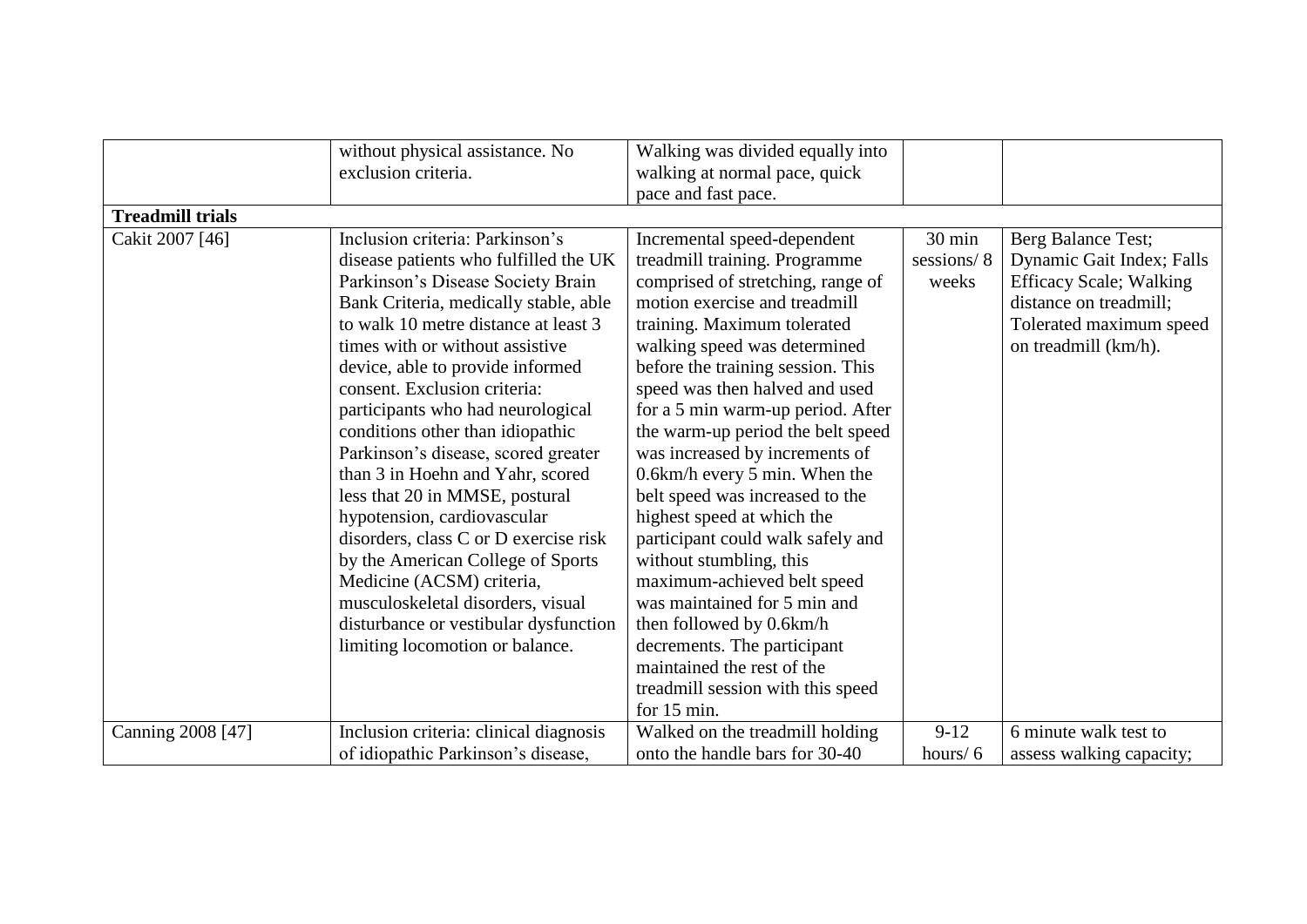|                  | aged 30-80 years, subjective            | minutes.                           | weeks      | <b>UPDRS</b> - motor          |
|------------------|-----------------------------------------|------------------------------------|------------|-------------------------------|
|                  | disturbance of gait and/or a Unified    |                                    |            | examination; PDQ-39 to        |
|                  | Parkinson's Disease Rating Scale        |                                    |            | assess quality of life;       |
|                  | (UPDRS) gait sub score of 1,            |                                    |            | Walking automaticity;         |
|                  | sedentary, defined as performing less   |                                    |            | velocity of walking 10m       |
|                  | than 2 hours / week of leisure-time     |                                    |            | while performing a            |
|                  | physical activity over the prior 3      |                                    |            | concurrent (cognitive or      |
|                  | months, have adapted to their current   |                                    |            | $c$ ognitive + physical) task |
|                  | anti-Parkinsonian medication for at     |                                    |            | as expressed as a             |
|                  | least 2 weeks, be cognitively-intact,   |                                    |            | percentage of the walking     |
|                  | have no freezing 'on' medication,       |                                    |            | velocity of walking 10m       |
|                  | Hoehn and Yahr stage 1 or 2.            |                                    |            | without performing the        |
|                  | Exclusion criteria: motor fluctuations  |                                    |            | concurrent task; Walking      |
|                  | or dyskinesias which are disabling,     |                                    |            | consistency determined as     |
|                  | require the use of a walking aid,       |                                    |            | the co-efficients of          |
|                  | more than one fall in the last 12       |                                    |            | variation for stride time     |
|                  | months, Mini-Mental State               |                                    |            | and stride length recorded    |
|                  | Examination score of $<$ 24, exhibit    |                                    |            | during the 6 minute walk      |
|                  | other neurological or                   |                                    |            | test; 7-pt Likert scale to    |
|                  | musculoskeletal conditions affecting    |                                    |            | assess fatigue.               |
|                  | walking, chest pain at rest or during   |                                    |            |                               |
|                  | exercise in the last 3 months, or heart |                                    |            |                               |
|                  | attack, angioplasty or heart surgery    |                                    |            |                               |
|                  | in the last 6 months.                   |                                    |            |                               |
| Fisher 2008 [27] | Inclusion criteria: Early stage         | Level of intensity was defined by  | 24         | UPDRS (Total, I, II and III   |
|                  | Parkinson's disease, diagnosis of       | MET. High intensity exercise       | sessions/8 | subscores); Hoehn and         |
|                  | Parkinson's disease within 3 years of   | greater than 3 METs. Body          | weeks      | Yahr; Functional              |
|                  | study participation, Hoehn and Yahr     | weight supported (BWS) treadmill   |            | assessments; Walking test;    |
|                  | stage 1 or 2, 18 years or older,        | training. Goal of each session was |            | Sit-to-stand test;            |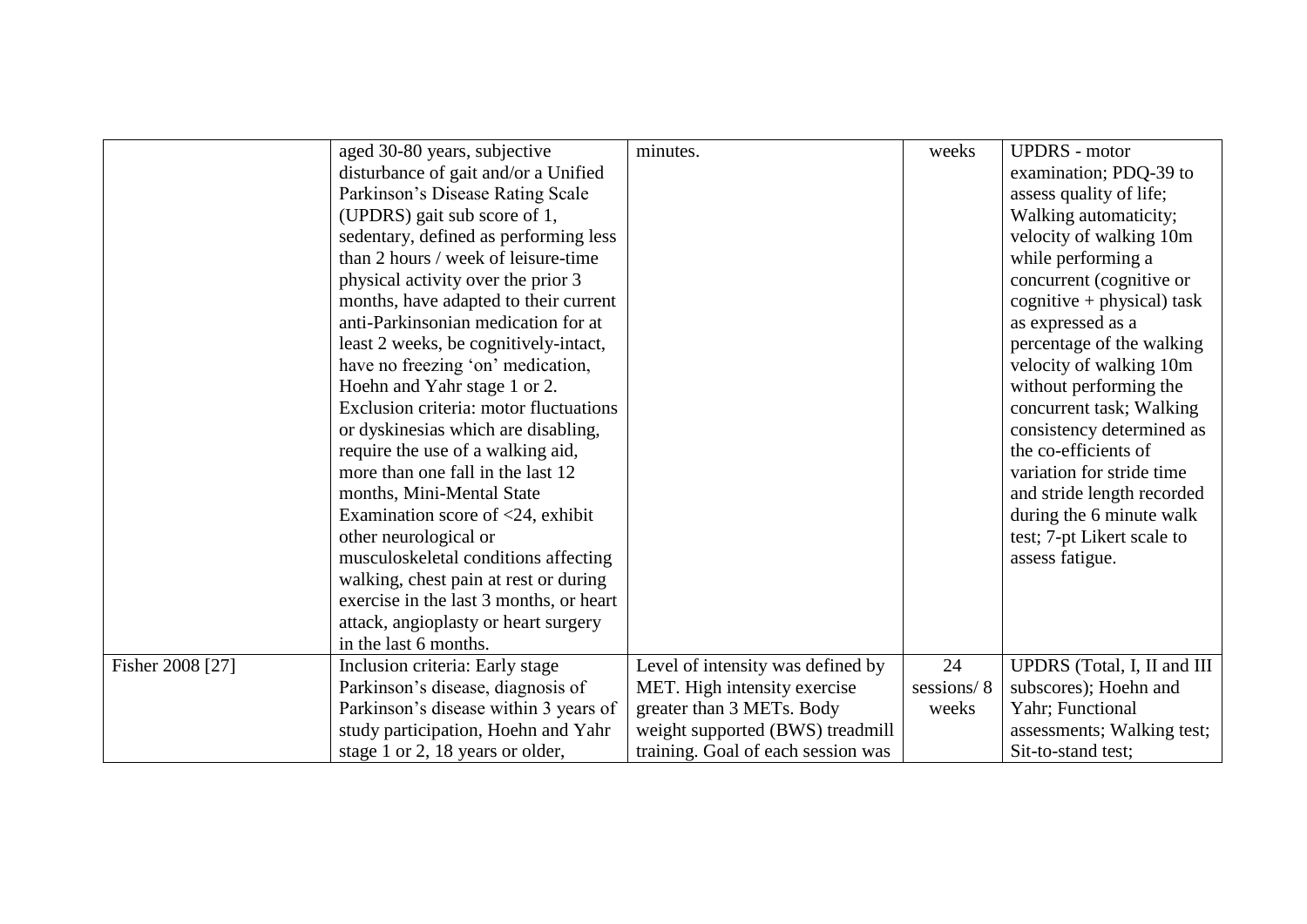|                           |                                         | to reach and maintain a MET $>3$ .  |           |                               |
|---------------------------|-----------------------------------------|-------------------------------------|-----------|-------------------------------|
|                           | medical clearance from primary care     |                                     |           | Transcranial magnetic         |
|                           | physician to participate in exercise    | Exercise progressed by decreasing   |           | stimulation.                  |
|                           | programme, ability to walk.             | BWS (initially 10% of subjects      |           |                               |
|                           | Exclusion criteria: Medical or          | bodyweight) and physical            |           |                               |
|                           | physical screening examination          | assistance, increasing the          |           |                               |
|                           | showed a score of less than 24 on the   | treadmill speed and time on the     |           |                               |
|                           | MMSE, there were physician              | treadmill, with the end goal for    |           |                               |
|                           | determined major medical problems       | each subject to walk on the         |           |                               |
|                           | such as cardiac dysfunction that        | treadmill continuously for 45 min   |           |                               |
|                           | would interfere with participation,     | within the MET range.               |           |                               |
|                           | they had musculoskeletal                |                                     |           |                               |
|                           | impairments or excessive pain in any    |                                     |           |                               |
|                           | joint that could limit participation in |                                     |           |                               |
|                           | an exercise programme, had              |                                     |           |                               |
|                           | insufficient endurance and stamina to   |                                     |           |                               |
|                           | participate in exercise 3 times per     |                                     |           |                               |
|                           | week for a 1 hour session.              |                                     |           |                               |
| Ganesen 2010 [48]         | Inclusion criteria: idiopathic          | Partial weight supported treadmill  | 8 hours/4 | <b>UPDRS</b> ; Dynamic        |
| (Abstract, published data | Parkinson's disease, stable doses of    | gait training with 20%              | weeks     | Posturography; Berg           |
| only)                     | dopaminomimetic drugs. No               | unweighing.                         |           | <b>Balance Scale; Tinetti</b> |
|                           | exclusion criteria.                     |                                     |           | performance orientated        |
|                           |                                         |                                     |           | mobility assessment;          |
|                           |                                         |                                     |           | Tinetti balance score; Gait   |
|                           |                                         |                                     |           | score.                        |
| Kurtais 2008 [49]         | Inclusion criteria: stable              |                                     | 12 hours/ |                               |
|                           |                                         | Gait training on a treadmill,,      |           | 20m walking time; Timed       |
|                           | antiparkinsonian medication, ability    | attaining 70-80% of maximal         | 6 weeks   | U-turn task; Turning          |
|                           | to walk independently, not              | heart rate. Either speed or incline |           | around a chair; Climbing      |
|                           | participated in a rehabilitation        | was gradually increased over        |           | up and down a flight of       |
|                           | program in the previous 3 months.       | time.                               |           | stairs in participants        |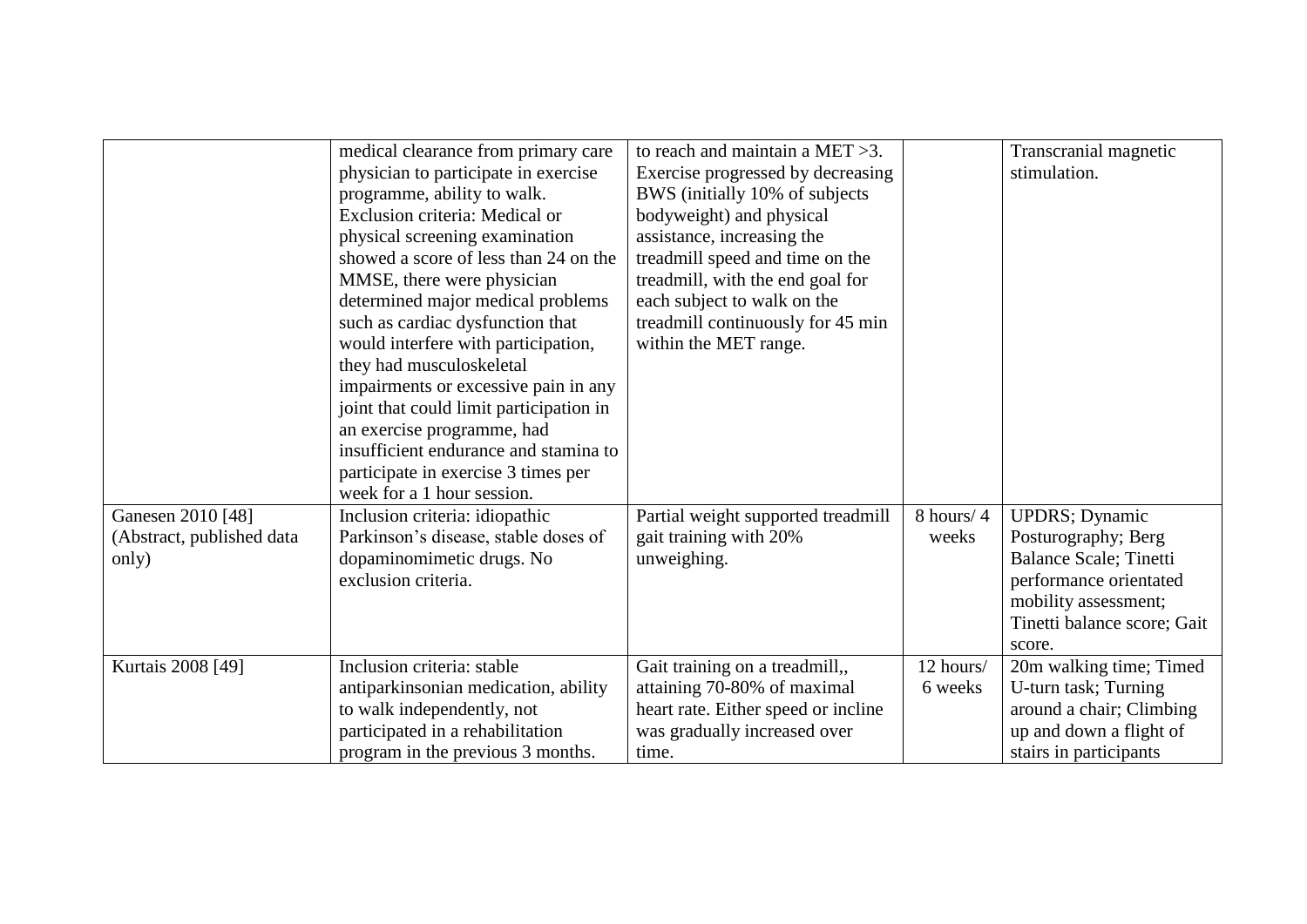|                                                         | Exclusion criteria: severe cognitive<br>impairments or severe<br>musculoskeletal, cardiopulmonary,<br>neurologic or other system disorders.                                                                                                                                                                                                                                                                                                                                                          |                                                                                                                                                                                                                                                                                                                                                                                                                                                                                                                                                                            |                      | preferred speed; Standing<br>on one foot; Standing up<br>from an armless chair;<br>Rate global physical<br>status; Cardiopulmonary<br>fitness levels. |
|---------------------------------------------------------|------------------------------------------------------------------------------------------------------------------------------------------------------------------------------------------------------------------------------------------------------------------------------------------------------------------------------------------------------------------------------------------------------------------------------------------------------------------------------------------------------|----------------------------------------------------------------------------------------------------------------------------------------------------------------------------------------------------------------------------------------------------------------------------------------------------------------------------------------------------------------------------------------------------------------------------------------------------------------------------------------------------------------------------------------------------------------------------|----------------------|-------------------------------------------------------------------------------------------------------------------------------------------------------|
| Protas 2005 [50]                                        | Inclusion criteria: Idiopathic<br>Parkinson's disease, postural<br>instability-gait difficulty<br>predominant Parkinson's disease,<br>experiences with freezing episodes,<br>and or history of falls, stable regimen<br>of antiparkinsonian medications,<br>ability to stand and walk with or<br>without assistance, stage 2 or 3<br>Hoehn and Yahr, scores of moderate<br>or higher on all scales on the<br>Neurobehavioural Cognitive Status<br>Examination (Cognistat). No<br>exclusion criteria. | Gait and step training. Using a<br>harness for safety, the participant<br>walks forward on a treadmill at<br>fastest speed for 5-7 min,<br>backwards at fastest self selected<br>speed for 5-7 min. Then left and<br>right sideways walking at fastest<br>selected speed for 2-3 min each<br>way. Participants then had 5 min<br>rest before starting step training,<br>which consisted of turning on the<br>treadmill suddenly to perturb the<br>participant's standing balance (15-<br>20 forward and backward<br>perturbations, 10-15 left and right<br>perturbations). | 24 hours/<br>8 weeks | Gait speed; Cadence;<br>Stride length; 5-Step test;<br>Reports of falls; Freezing<br>of gait.                                                         |
| Shankar 2009 [51]<br>(Abstract, published data<br>only) | Inclusion criteria: Moderate<br>Parkinson's disease. No exclusion<br>criteria.                                                                                                                                                                                                                                                                                                                                                                                                                       | Walking on the treadmill with<br>music. Music was selected based<br>upon participant input and<br>cadence-matched to the<br>participant's preferred walking<br>speed.                                                                                                                                                                                                                                                                                                                                                                                                      | 8 hours/8<br>weeks   | Gait and Balance Scale;<br>UPDRS III; PDQ-39.                                                                                                         |
| Talakad 2011 [31]                                       | Eligibility criteria not stated.                                                                                                                                                                                                                                                                                                                                                                                                                                                                     | Partial weight supported treadmill                                                                                                                                                                                                                                                                                                                                                                                                                                                                                                                                         | 16                   | Dynamic posturography;                                                                                                                                |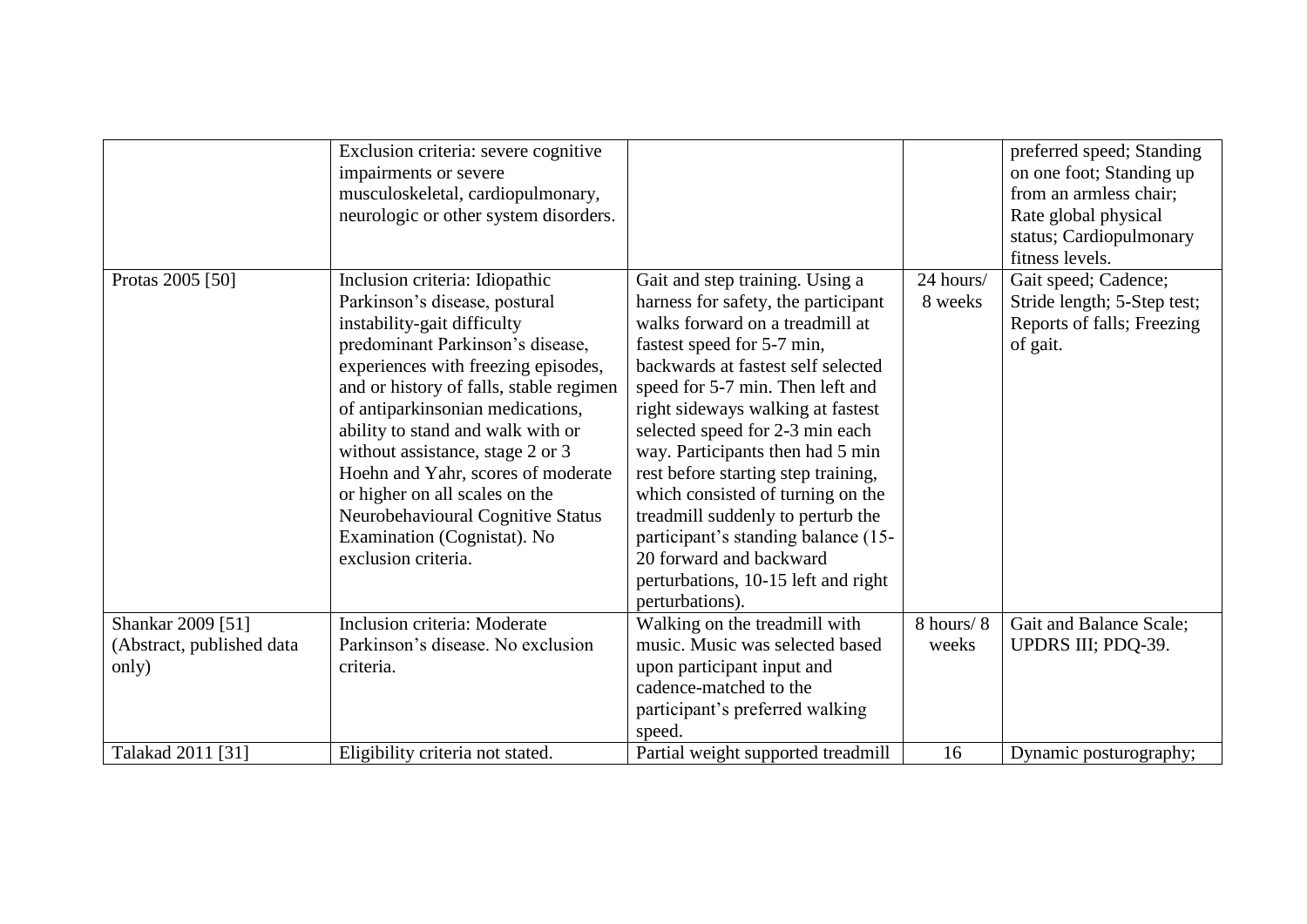| (Abstract, published data |                                                                                                                                                                                                                                                                                                                                                                                                                               | training: 20% unweighting.                                                                                                                                                                                                                                                                                                                                                                                                                                                                                                                                                                                                                                                                                                                                                                                                                                                                                                | sessions/4                | <b>UPDRS</b> ; Beat-to-beat                                                                                                                                                                |
|---------------------------|-------------------------------------------------------------------------------------------------------------------------------------------------------------------------------------------------------------------------------------------------------------------------------------------------------------------------------------------------------------------------------------------------------------------------------|---------------------------------------------------------------------------------------------------------------------------------------------------------------------------------------------------------------------------------------------------------------------------------------------------------------------------------------------------------------------------------------------------------------------------------------------------------------------------------------------------------------------------------------------------------------------------------------------------------------------------------------------------------------------------------------------------------------------------------------------------------------------------------------------------------------------------------------------------------------------------------------------------------------------------|---------------------------|--------------------------------------------------------------------------------------------------------------------------------------------------------------------------------------------|
| only)                     |                                                                                                                                                                                                                                                                                                                                                                                                                               |                                                                                                                                                                                                                                                                                                                                                                                                                                                                                                                                                                                                                                                                                                                                                                                                                                                                                                                           | weeks                     | finger blood pressure.                                                                                                                                                                     |
| <b>Cueing trials</b>      |                                                                                                                                                                                                                                                                                                                                                                                                                               |                                                                                                                                                                                                                                                                                                                                                                                                                                                                                                                                                                                                                                                                                                                                                                                                                                                                                                                           |                           |                                                                                                                                                                                            |
| Almeida 2012 [52]         | Inclusion criteria: Confirmed as<br>having clinically typical Parkinson's<br>disease by at least one movement<br>disorders neurologist. Exclusion<br>criteria: Past history of neurological<br>conditions other than Parkinson's<br>disease, orthopaedic or visual<br>disturbances that severely impaired<br>walking ability, unable to<br>independently walk down an 8 meter<br>GAITRite carpet for a total of 10<br>trials. | Group 1: Walk down equally<br>spaced transverse lines presented<br>on a 16m carpet. The cues were<br>white lines of tape. Participants<br>asked to walk across the lines,<br>turn and continue back. Spacings<br>were set at 8% greater than the<br>initial step length of any of the<br>groups (70 cm). 30 minute session<br>with mandatory 2 min break every<br>8 mins, additional rest allowed if<br>necessary but a total of 24 mins<br>walking was required to consider<br>gait session complete.<br>Group 2: Walk on a treadmill<br>presented with equally distributed<br>standardised transverse white<br>lines. Spacings were set at 8%<br>greater than the initial step length<br>of any of the groups (70 cm). 30<br>minute session with mandatory 2<br>min break every 8 mins,<br>additional rest allowed if<br>necessary but a total of 24 mins<br>walking was required to consider<br>gait session complete. | 18<br>sessions/6<br>weeks | Step length; UPDRS III;<br>Timed up and go; Gait<br>velocity; Cadence; Double<br>support time; Step time;<br>Step-to-step variability;<br>Step time variability; 30<br>second chair stand. |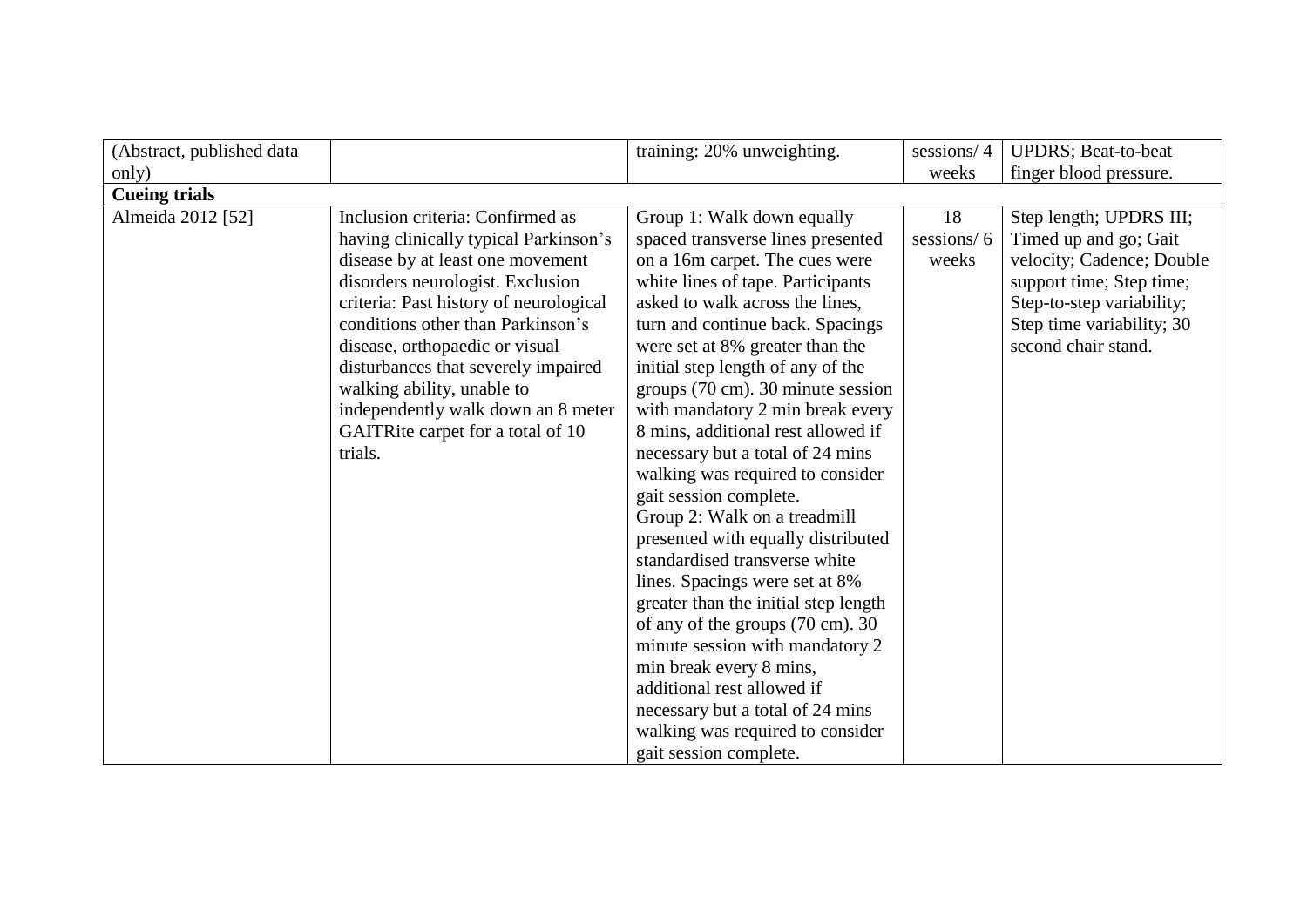| de Bruin 2010a [53]       | Inclusion criteria: Diagnosis of         | Walking at a self-selected pace      | 18 hours/ | Velocity; Stride time;      |
|---------------------------|------------------------------------------|--------------------------------------|-----------|-----------------------------|
|                           | Parkinson's disease (United              | whilst listening to a preloaded      | 12 weeks  | Stride length; Cadence;     |
|                           | Kingdom Brain Bank Criteria),            | music battery on an MP3 player.      |           | Stride time variability;    |
|                           | Hoehn and Yahr stage II-III, stable      | The music battery was                |           | UPDRS (III) score.          |
|                           | medication regimen, independently        | individualised for each participant  |           |                             |
|                           | mobile without the use of a walking      | matching music preferences and       |           |                             |
|                           | aid, and intact hearing. Exclusion       | the cadence of their preferred       |           |                             |
|                           | criteria: diagnosis of less than 1 year, | walking speed.                       |           |                             |
|                           | undergone deep brain stimulation         |                                      |           |                             |
|                           | surgery, experience regular freezing     |                                      |           |                             |
|                           | episodes, unable to ambulate             |                                      |           |                             |
|                           | independently in the community,          |                                      |           |                             |
|                           | presence of neurological disorders or    |                                      |           |                             |
|                           | co morbidities likely to affect gait,    |                                      |           |                             |
|                           |                                          |                                      |           |                             |
|                           | scoring 24 or less on the MMSE           |                                      |           |                             |
|                           | and/or already listening to music.       |                                      |           |                             |
| de Bruin 2010b [54]       | Inclusion criteria: Parkinson's          | Walking whilst listening to an       | 3 per     | Spatiotemporal parameters   |
| (Abstract, published data | disease. No exclusion criteria.          | individual music playlist. Playlists | week/13   | approach; crossing and      |
| only)                     |                                          | closely matched each individual's    | weeks     | recovery steps of obstacle  |
|                           |                                          | music preferences and preferred      |           | crossing were evaluated     |
|                           |                                          | cadence.                             |           | using a GAITRite mat;       |
|                           |                                          |                                      |           | Step velocity; Step length. |
| Haase 2011 [55]           | Inclusion criteria: Able to walk         | Rhythmic finger tapping exercise:    | 3 mins/   | 9-hole peg test; UPDRS III  |
| (Thesis abstract and      | independently without assistive          | Participants instructed to tap on a  | single    | & IV; Berg balance scale;   |
| unpublished data)         | devices for at least 14 m at a time no   | metal plate (while seated) to the    | session   | Velocity; Stride length;    |
|                           | more than 4 times, Hoehn & Yahr 0-       | beat of an external auditory cue     |           | Cadence.                    |
|                           | 2. Exclusion criteria: Severe            | from a metronome set to 120%         |           |                             |
|                           | perceptual deficits, medical             | pre-test walking cadence, for        |           |                             |
|                           | complications.                           | three, 1-minute intervals with 30    |           |                             |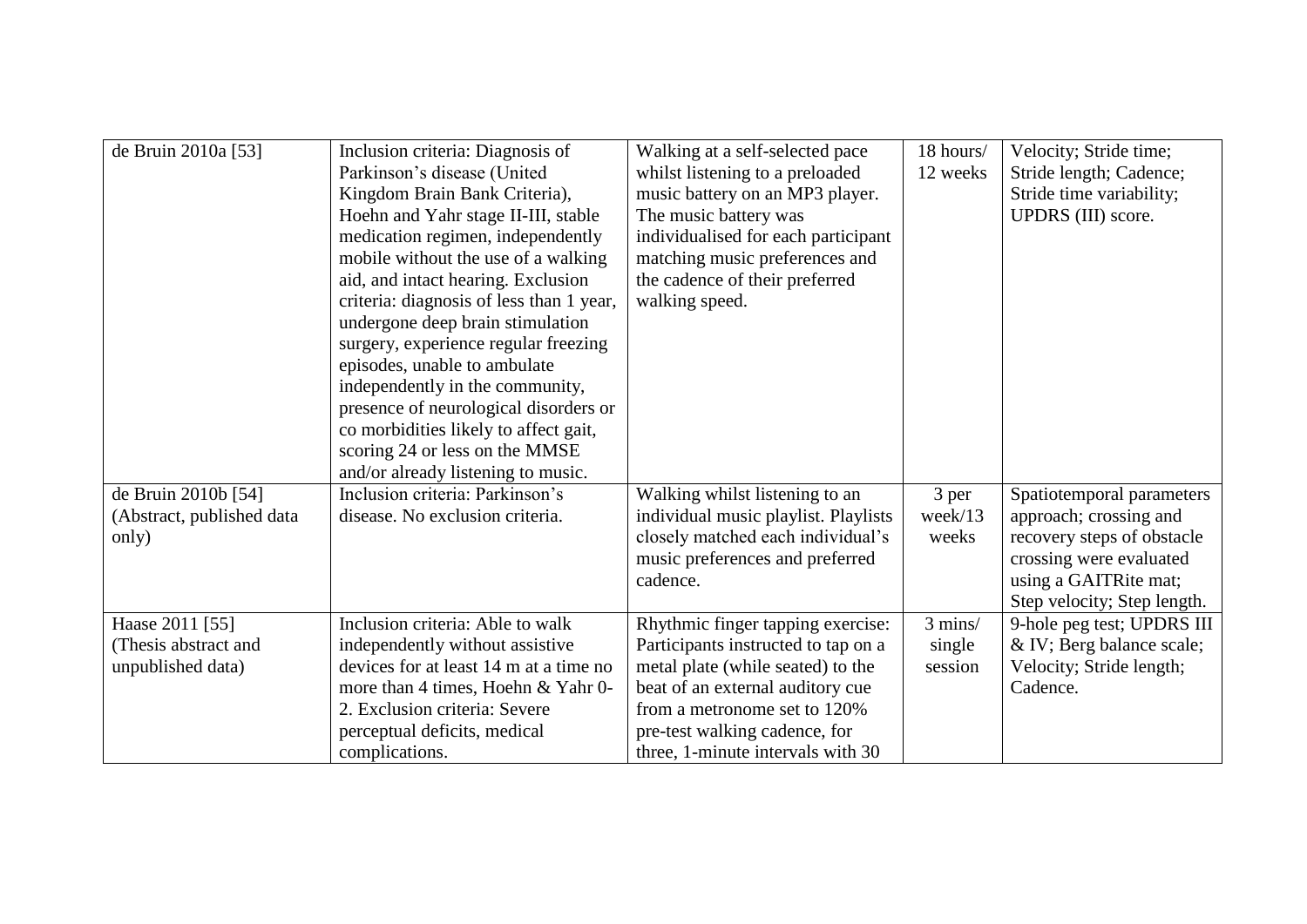|                  |                                                                                                                                                                                                                                                                                                                                             | seconds of rest in between each<br>interval.<br>Rhythmic arm swing exercise:<br>Participants instructed to swing<br>their arms (while seated) to the<br>beat from a metronome set to<br>120% pre-test walking cadence,<br>for three, 1-minute intervals with<br>30 seconds of rest in between<br>each interval. |                          |                                                                                                                                              |
|------------------|---------------------------------------------------------------------------------------------------------------------------------------------------------------------------------------------------------------------------------------------------------------------------------------------------------------------------------------------|-----------------------------------------------------------------------------------------------------------------------------------------------------------------------------------------------------------------------------------------------------------------------------------------------------------------|--------------------------|----------------------------------------------------------------------------------------------------------------------------------------------|
| Lehman 2005 [56] | Inclusion criteria: participants with<br>gait impairment due to Parkinson's<br>disease, early stage Parkinson's<br>disease. Exclusion criteria: persons<br>with other neurological and/or<br>orthopaedic impairments that could<br>not walk the distances required of the<br>training program were excluded.                                | Training programme of walking<br>1800 feet per day with<br>instructions to 'take long steps'.<br>One trip down the 30 foot<br>pathway is a length. Each training<br>set consisted of 20 lengths.<br>Participants completed 3 training<br>sets each day.                                                         | 5 per<br>week/2<br>weeks | Step length; Velocity;<br>Cadence.                                                                                                           |
| Mak 2008 [38]    | Inclusion criteria: diagnosed with<br>Parkinson's disease according to<br>Quinn, stable on anti-Parkinson's<br>disease medications without<br>dyskinesia, orthopaedic, arthritic or<br>heart problems, aged between 50-75<br>years old, perform sit to stand<br>independently, can follow<br>instructions. No exclusion criteria<br>stated. | Audio-visual cued task-specific<br>training. Received cued sit-to-<br>stand training using Equitest-<br>Balance Master. Visual cue was<br>given on a computer screen with<br>verbal command as auditory cue.<br>Each task lasted 2 min, repeated<br>once with a 30 second rests in<br>between.                  | $4$ hours/ $4$<br>weeks  | Peak horizontal velocity<br>(used in meta-analysis);<br>Peak vertical velocity;<br>Movement time; 3D<br>Kinematics data of sit-to-<br>stand. |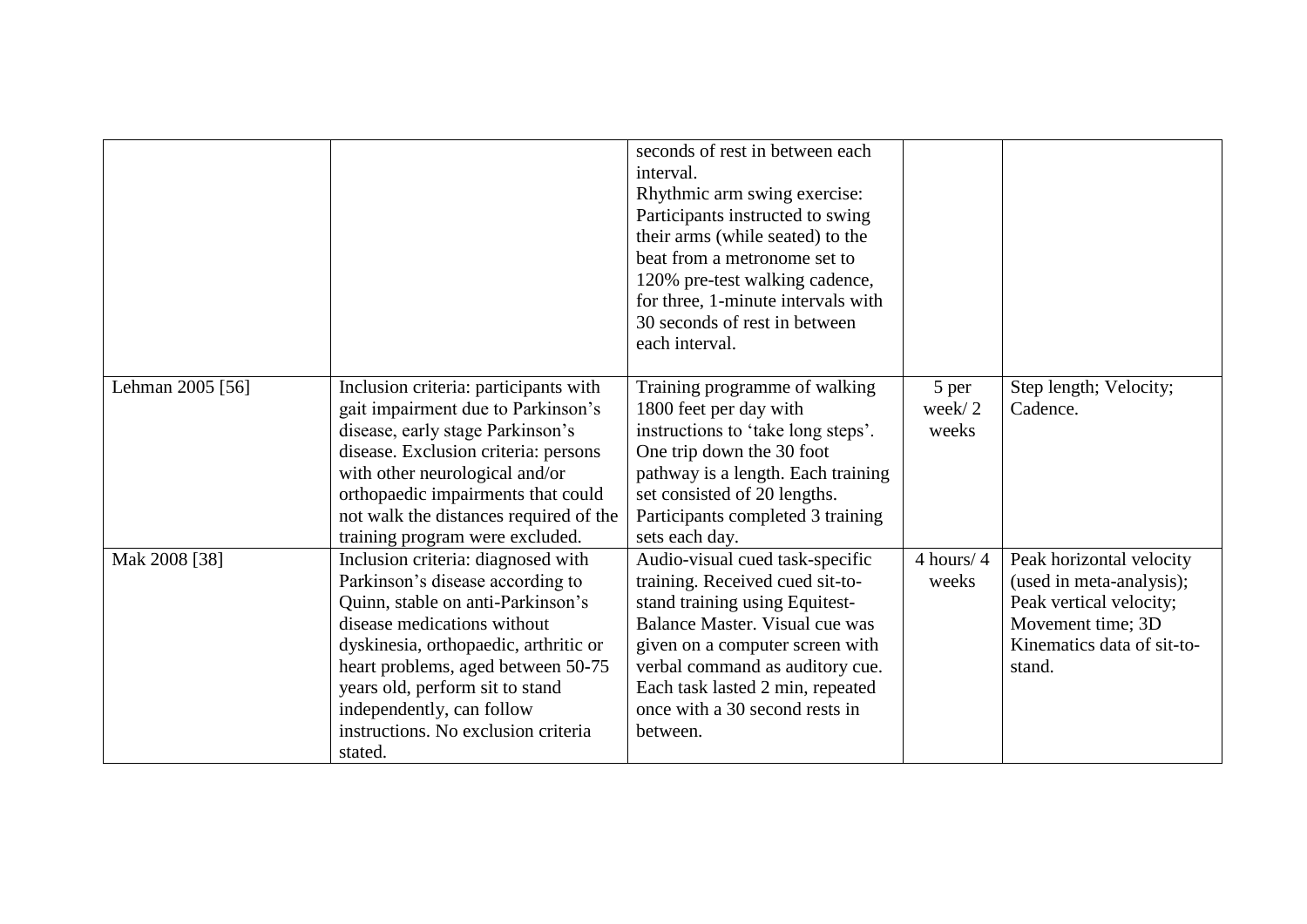| Nieuwboer 2007 [57]      | Inclusion criteria: diagnosis of      | Cueing programme delivered at      | 4.5 hours/ | Posture and gait score;           |
|--------------------------|---------------------------------------|------------------------------------|------------|-----------------------------------|
|                          | idiopathic Parkinson's disease        | home by a therapist. A prototype   | 3 weeks    | Gait and balance measures         |
|                          | (defined by the UK Brain Bank         | cueing device specifically         |            | (including 10m test of            |
|                          | Criteria), Hoehn and Yahr stage 2-4,  | developed for the study provided   |            | walking; gait speed; step         |
|                          | showing mild to severe gait           | 3 rhythmical cueing modalities: 1. |            | length; step frequency;           |
|                          | disturbance with score $>1$ on the    | auditory (a beep delivered through |            | functional reach; timed           |
|                          | UPDRS item 29, stable drug usage,     | an ear piece), 2. visual (light)   |            | single leg and tandem             |
|                          | age 18-80 years. Exclusion criteria:  | flashes delivered through a light- |            | stance; Freezing of Gait          |
|                          | undergone deep brain stimulation or   | emitting diode attached to a pair  |            | Questionnaire; Timed Up           |
|                          | stereotactic neurosurgery, had        | of glasses), 3. somatosensory      |            | and Go Test); Activity            |
|                          | cognitive impairment (MMSE $<$ 24),   | (pulsed vibrations delivered by a  |            | measures (including               |
|                          | had disorders interfering with        | miniature cylinder worn under a    |            | Nottingham Extended               |
|                          | participation in cueing training      | wristband). Participants tried all |            | <b>Activities of Daily Living</b> |
|                          | including neurological (stroke,       | cueing modalities in the first     |            | Index; Falls Efficacy             |
|                          | multiple sclerosis, tumour),          | week, but trained with their       |            | Scale); Participation             |
|                          | cardiopulmonary (chronic              | preferred modality. Cued practice  |            | measures (including)              |
|                          | obstructive disorders, angina         | was applied during a variety of    |            | Parkinson's Disease               |
|                          | pectoris) and orthopaedic             | tasks and aimed to improve step    |            | Questionnaire-39; Carer           |
|                          | (osteoarthritis, rheumatoid arthritis | length and walking speed, prevent  |            | Strain Index); Falls diary.       |
|                          | and back pain) conditions, had        | freezing episodes and improve      |            |                                   |
|                          | predictable and long lasting off      | balance.                           |            |                                   |
|                          | periods (score 1 on item 37 and score |                                    |            |                                   |
|                          | >2 on item 39 on UPDRS). Had          |                                    |            |                                   |
|                          | participated in a physiotherapy       |                                    |            |                                   |
|                          | programme 2 months before starting    |                                    |            |                                   |
|                          | the trial.                            |                                    |            |                                   |
| Shankar 2008 [58]        | Inclusion criteria: diagnosis of      | Walking whilst listening to a      | 18 hours/  | Gait and Balance Scale;           |
| (Abstract, published and | idiopathic Parkinson's disease as per | battery of musical pieces. Music   | 12 weeks   | <b>UPDRS III; Adjusted</b>        |
| unpublished data)        | UK Brain Bank criteria, Hoehn &       | was self selected based upon       |            | PDQ-39; Activities-               |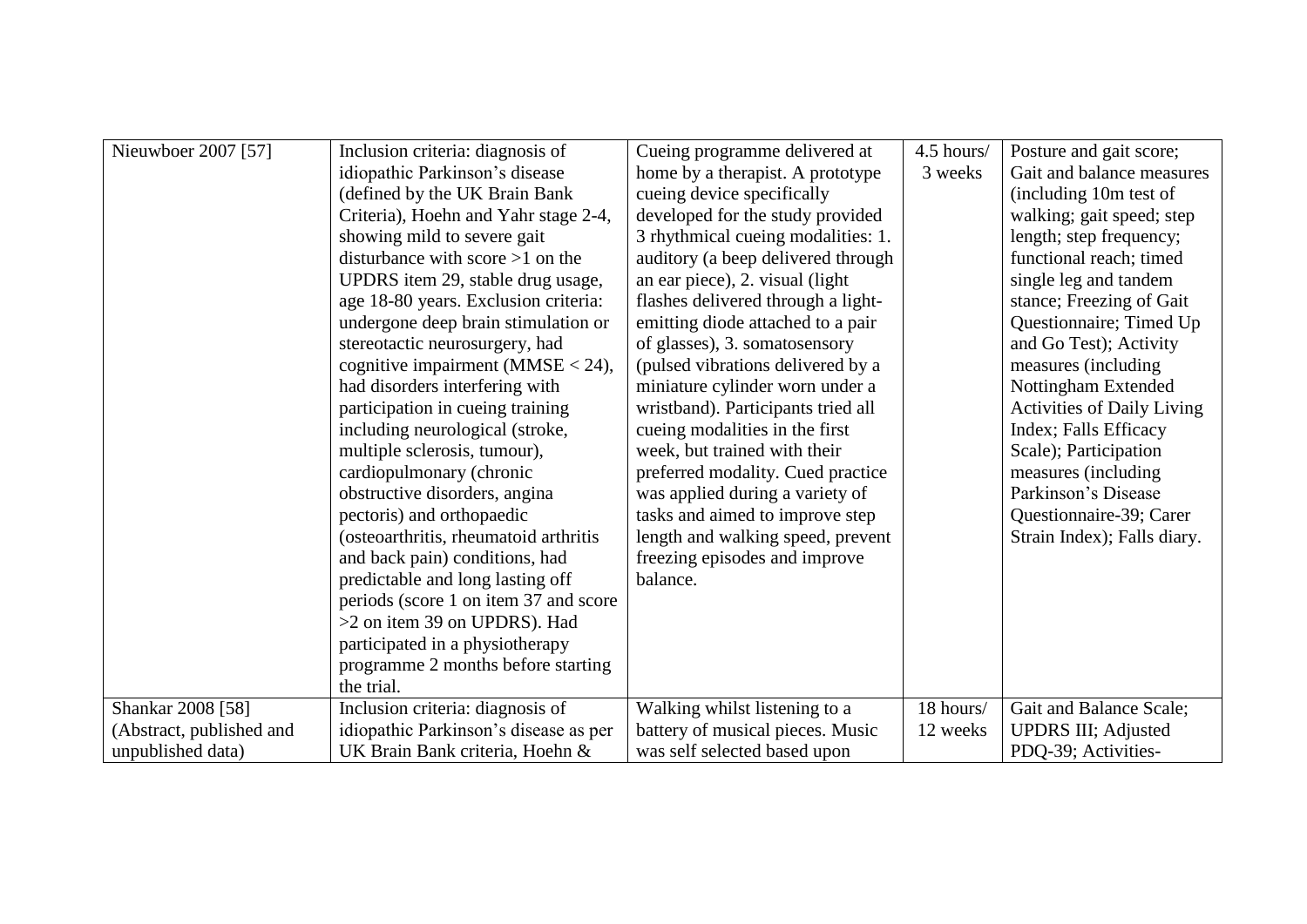|                     | Yahr disease stages 2 and 3, stable<br>Parkinson's disease medication for 1<br>month prior to baseline visit, ability<br>to walk with headphones unaided for<br>30 minutes three times per week,<br>absence of pre-existing walking to<br>music. Exclusion criteria: presence<br>of dementia (MMSE <26), presence<br>of co-morbidities that affect the | participant input and cadence-<br>matched to the participant's ideal<br>walking speed.                                                                                                                                                                                                    |                          | <b>Specific Balance</b><br>Confidence Scale.                                                          |
|---------------------|--------------------------------------------------------------------------------------------------------------------------------------------------------------------------------------------------------------------------------------------------------------------------------------------------------------------------------------------------------|-------------------------------------------------------------------------------------------------------------------------------------------------------------------------------------------------------------------------------------------------------------------------------------------|--------------------------|-------------------------------------------------------------------------------------------------------|
| Thaut 1996 [45]     | ability to walk, hearing deficits.<br>Inclusion criteria: Idiopathic<br>Parkinson's disease with significant<br>gait deficits regarding velocity, stride<br>length and cadence but able to walk<br>without physical assistance. No<br>exclusion criteria.                                                                                              | Exercised according to a<br>prescribed program using<br>rhythmic auditory stimulation<br>(RAS). The RAS program<br>consisted of walking on a flat<br>surface, stair stepping, and stop-<br>and-go exercises to rhythmically<br>accentuated music at three<br>different tempos. The tempos | 10.5<br>hours/3<br>weeks | Walk velocity; Stride<br>cadence; Stride length;<br>EMG analysis on leg<br>muscles; Footfall pattern. |
|                     |                                                                                                                                                                                                                                                                                                                                                        | were labelled 'normal', 'quick'<br>and 'fast'.                                                                                                                                                                                                                                            |                          |                                                                                                       |
| <b>Dance trials</b> |                                                                                                                                                                                                                                                                                                                                                        |                                                                                                                                                                                                                                                                                           |                          |                                                                                                       |
| Duncan 2012 [59]    | Inclusion criteria: Idiopathic<br>Parkinson's disease. No exclusion<br>criteria.                                                                                                                                                                                                                                                                       | Tango class.                                                                                                                                                                                                                                                                              | 24 hours/<br>12 weeks    | MDS-UPDRS.                                                                                            |
| Hackney 2009 [60]   | Inclusion criteria: Hoehn and Yahr<br>stages 1-3, at least 40 years of age,<br>could stand for at least 30 min, walk<br>independently 3 or more metres with                                                                                                                                                                                            | <b>Experienced</b> professional<br>ballroom dancer taught<br>progressive tango or waltz/foxtrot<br>lessons for 1 hour twice weekly.                                                                                                                                                       | 20 hours/<br>13 weeks    | PDQ-39; UPDRS III; Berg<br>Balance Scale; Timed Up<br>and Go; 6 minute walk<br>test; Freezing of gait |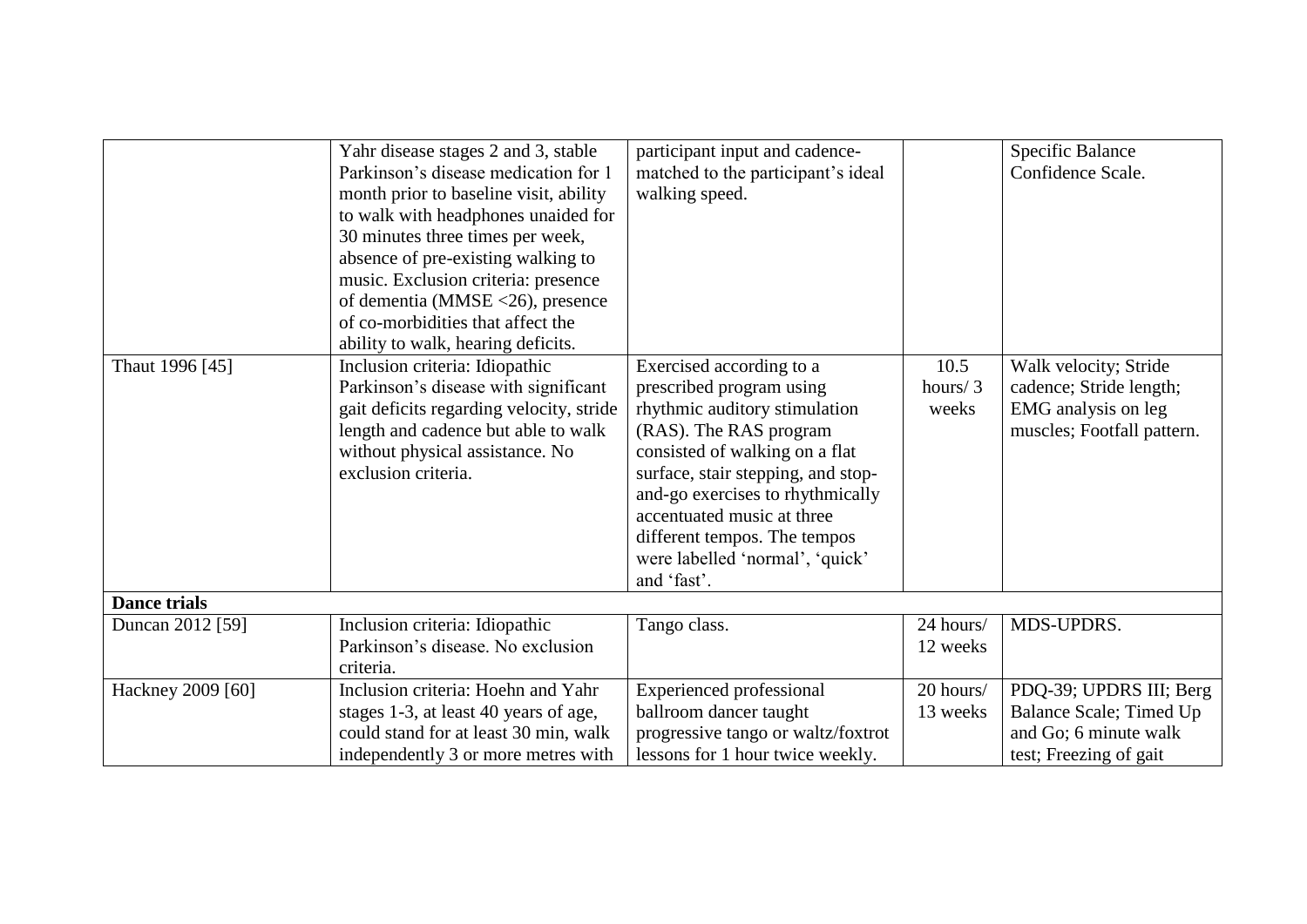|                            | or without assistive device, diagnosis   | Instructor equally versed in both  |           | questionnaire; Forward    |
|----------------------------|------------------------------------------|------------------------------------|-----------|---------------------------|
|                            | of idiopathic Parkinson's disease        | dances attempted to give all       |           | and backward gait; Gait   |
|                            | using diagnostic criteria for clinically | students equal attention. Both     |           | velocity; Stride length;  |
|                            | defined 'definite PD' based upon         | genders spent equal time leading   |           | Single support time; Exit |
|                            | published standards, participants        | and following dance roles. All     |           | questionnaire; Tandem     |
|                            | demonstrated clear benefit from          | steps done in closed practice      |           | Stance Test (TS); One Leg |
|                            | levodopa, cognitively intact.            | position where participants        |           | Stance test (OLS).        |
|                            | Exclusion criteria: history of           | maintain contact through upper     |           |                           |
|                            | neurological deficit other than          | extremities and face one another.  |           |                           |
|                            | Parkinson's disease, dementia,           |                                    |           |                           |
|                            | another measure of cognitive             |                                    |           |                           |
|                            | function and a separate part of the      |                                    |           |                           |
|                            | study not reported where all             |                                    |           |                           |
|                            | participants were required to perform    |                                    |           |                           |
|                            | a subtraction task while walking (all    |                                    |           |                           |
|                            | completed with 85% accuracy),            |                                    |           |                           |
|                            | considered cognitively intact.           |                                    |           |                           |
| <b>Martial Arts trials</b> |                                          |                                    |           |                           |
| Hackney 2009 [60]          | Inclusion criteria: Hoehn and Yahr       | Received progressive lessons on    | 20 hours/ | PDQ-39; UPDRS III; Berg   |
|                            | stages 1-3, at least 40 years of age,    | Tai Chi's first and second circles | 13 weeks  | Balance Scale; Timed Up   |
|                            | could stand for at least 30 min, walk    | including 37 postures of the Yang  |           | and Go; 6 minute walk     |
|                            | independently 3 or more metres with      | Short Style of Cheng Manching      |           | test; Freezing of gait    |
|                            | or without assistive device, diagnosis   | from an experienced instructor.    |           | questionnaire; Forward    |
|                            | of idiopathic Parkinson's disease        |                                    |           | and backward gait; Gait   |
|                            | using diagnostic criteria for clinically |                                    |           | velocity; Stride length;  |
|                            | defined 'definite PD' based upon         |                                    |           | Single support time; Exit |
|                            | published standards, participants        |                                    |           | questionnaire; Tandem     |
|                            | demonstrated clear benefit from          |                                    |           | Stance Test (TS); One Leg |
|                            | levodopa, cognitively intact.            |                                    |           | Stance test (OLS).        |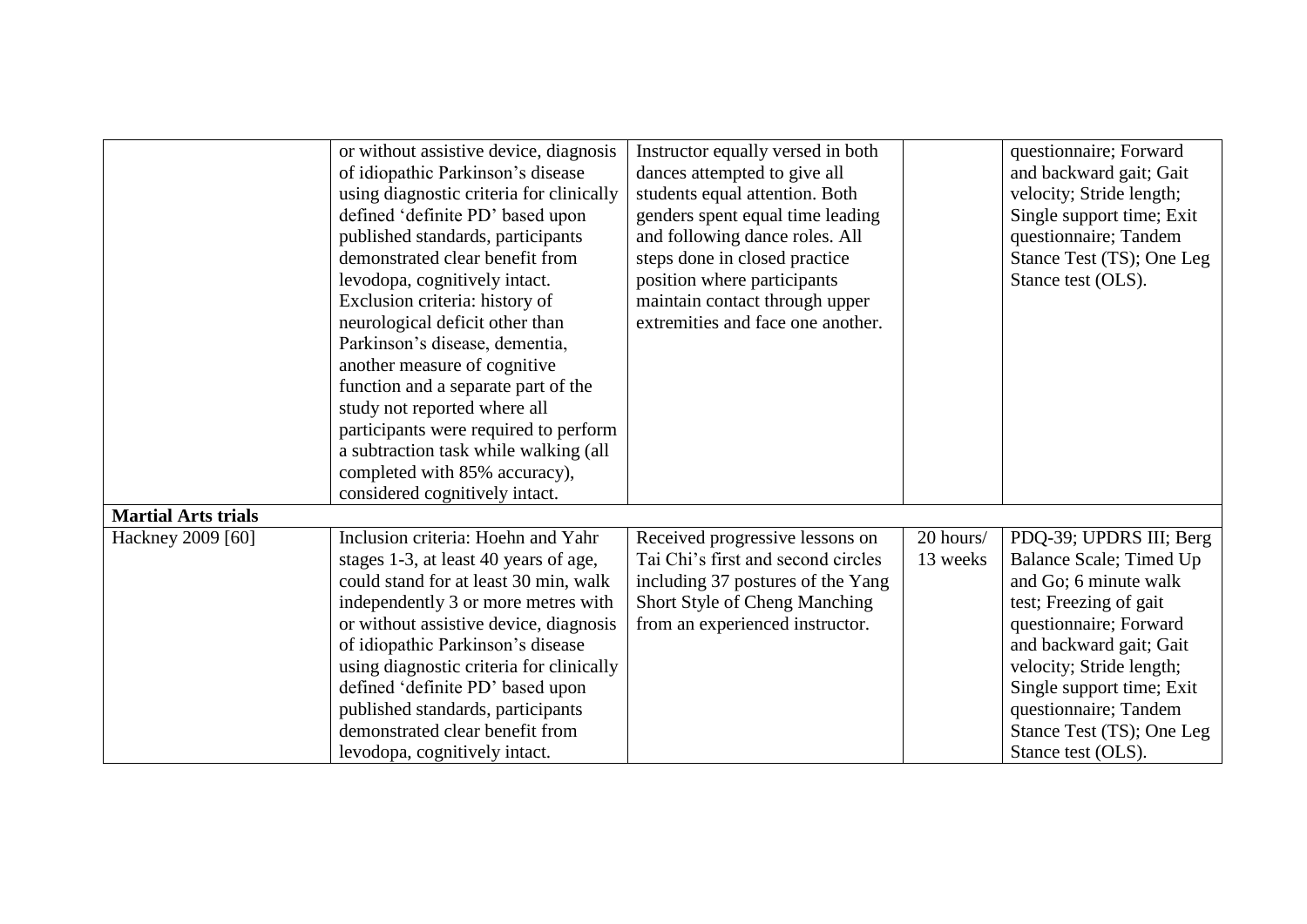|                                                                    | Exclusion criteria: history of<br>neurological deficit other than<br>Parkinson's disease, dementia,<br>another measure of cognitive<br>function and a separate part of the<br>study not reported where all<br>participants were required to perform<br>a subtraction task while walking (all<br>completed with 85% accuracy),<br>considered cognitively intact.                                          |                                                                                                                                                                                                                                                            |                       |                                                                                                                                               |
|--------------------------------------------------------------------|----------------------------------------------------------------------------------------------------------------------------------------------------------------------------------------------------------------------------------------------------------------------------------------------------------------------------------------------------------------------------------------------------------|------------------------------------------------------------------------------------------------------------------------------------------------------------------------------------------------------------------------------------------------------------|-----------------------|-----------------------------------------------------------------------------------------------------------------------------------------------|
| Marjama-Lyons 2002 [61]<br>(Abstract, published data<br>only)      | Inclusion criteria: Levodopa<br>responsive Parkinson's disease,<br>Hoehn and Yahr Stage 1.5-3. No<br>exclusion criteria.                                                                                                                                                                                                                                                                                 | Tai Chi classes.                                                                                                                                                                                                                                           | 24 hours/<br>12 weeks | <b>UPDRS</b> motor score (part<br>III); Fall frequency form;<br><b>Balance master Limits of</b><br>Stability; Global<br>Assessment of Change. |
| Purchas 2007 [62]<br>(Abstract, published and<br>unpublished data) | Inclusion criteria: maintenance phase<br>of Parkinson's disease. No exclusion<br>criteria.                                                                                                                                                                                                                                                                                                               | Tai Chi training.                                                                                                                                                                                                                                          | 12 hours/<br>12 weeks | Timed Up and Go Test;<br>PDQ-39; UPDRS; Hoehn<br>and Yahr stage; Falls<br>diary.                                                              |
| Schmitz-Hubsch 2006 [63]                                           | Inclusion criteria: participants<br>diagnosed with Parkinson's disease<br>according to the UK Brain Bank<br>Criteria at any stage of the disease<br>with or without motor complications,<br>$MMSE > 24$ . Exclusion criteria:<br>previous practical experience with<br>Qigong, recent $(\langle 1 \text{ month} \rangle)$ or<br>planned change of medication, signs<br>of central nervous system disease | Group lesson of Qigong delivered<br>by an experienced teacher.<br>Exercises were carried out<br>standing or in the sitting position<br>adjusted to participants physical<br>abilities. Teacher repeatedly<br>stressed importance of home self<br>exercise. | 16 hours/<br>24 weeks | UPDRS III; PDQ-39;<br>Montgomery-Asperg<br>Depression Rating Scale;<br>Non-motor symptoms;<br>Self reporting<br>questionnaire.                |